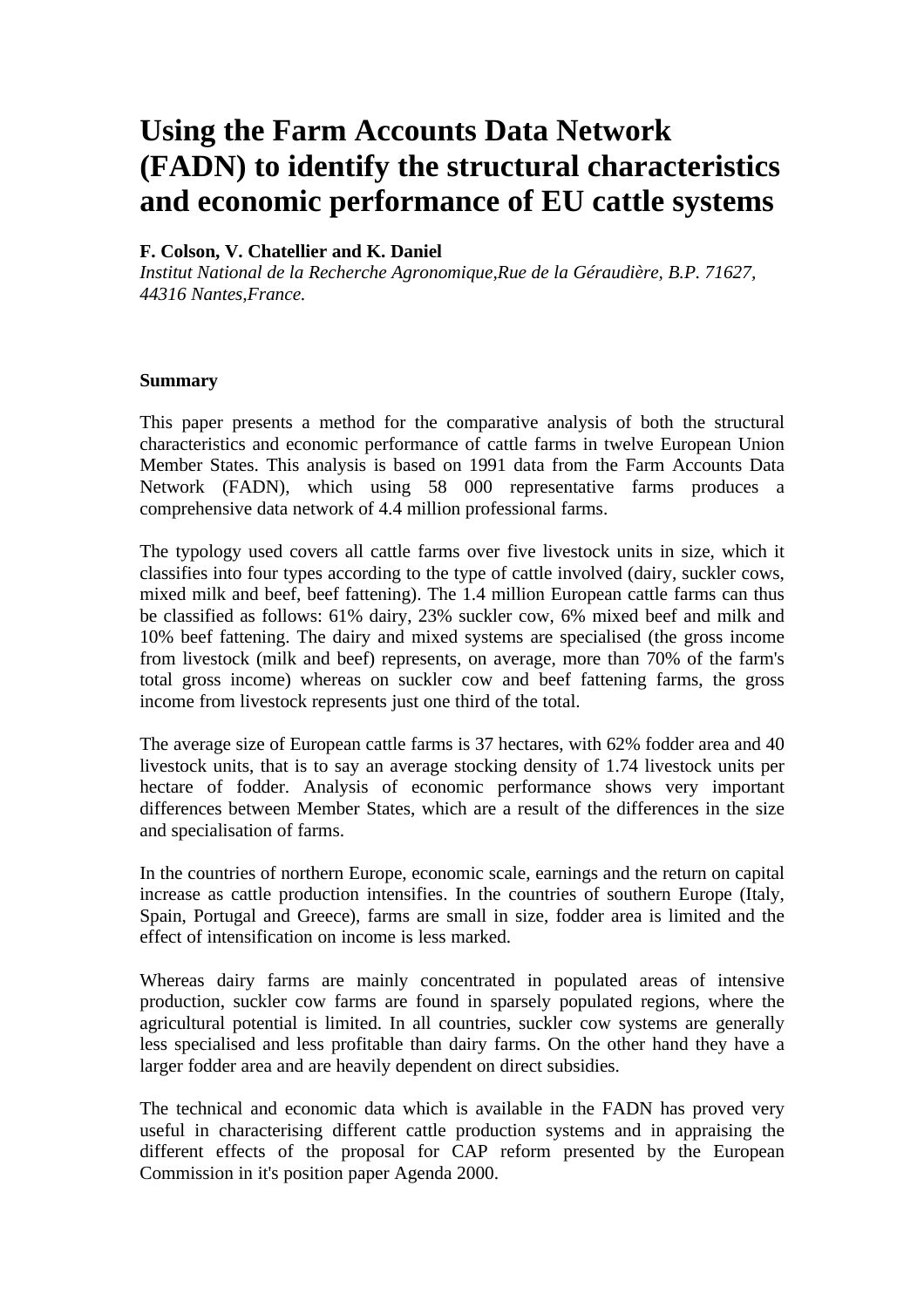## **Introduction**

Over the last three decades, the relationship between price and technical progress has led to the intensification of agricultural production (Spindler 1991 and Tirel 1991). The stocking rate, often a decisive factor in the profitability of cattle farms, was therefore a technical indicator of how far livestock systems had adapted to the grazing potential of farms (Berranger 1991). The beef structural surplus and the problems of land use have led policy makers to use stocking rate as an element of regulation in agricultural policy (Institut de L'Élevage 1992).

In this way, as part of CAP Reform, stocking rate has become one of the factors influencing the differentiated way in which public funds are allocated to cattle farms Colson *et al* 1995). It is in order to take this new orientation into account that a study of the intensification of French cattle farms was undertaken (Colson and Chatellier, 1996) based on the FADN and subsequently extended to include every country in the European Union.

The first part of this study of European cattle farms discusses the main strengths and weaknesses of the European Farm Accounts Data Network and then the method used to classify cattle farms into four types of production system and six classes based on herbivore stocking rates. In the second part of the study the contribution of each Member State to cattle farming in the Community is analysed as well as the technical and economic characteristics of the cattle farms in each country.

# **The method for analysing cattle farms in the community**

In order to count and characterise the cattle farms of European Union Member States, it was decided to use data from the Farm Accounts Data Network. This is a data-base representative of community agriculture, for which methods of data collection are harmonised throughout the Community and which is up-dated every year. With the aim of taking into account the entire cattle sector, a typology of cattle farms, which is not based on main activity has been constructed. This methodology distinguishes four types of production and has proved easily applicable in every country to count farms and divide them into different categories based on stocking rates.

# *The European FADN 1991: 1.4 million cattle farms*

The main difficulty involved in carrying out a comparative analysis of groups of farms is obtaining comparable data and this is further compounded if analysis is at an international level (exchange rates, different accounting methods, differences in the definition of technical terms, etc.). In the field of agriculture the FADN, initiated in 1968 by a Community Regulation, guarantees the minimum coherence and homogeneity necessary for this type of approach.

The aim of the FADN is to show the development of farm incomes in relation to the CAP (Butault and Cyncynatus 1991). It was designed to be representative of professional agriculture in each country. From 16 000 farms at its instigation, it has since undergone several important revisions (harmonisation with new accounting methods, modernisation of data collection methods and the distribution of information) and steadily grown in size. The FADN's European survey currently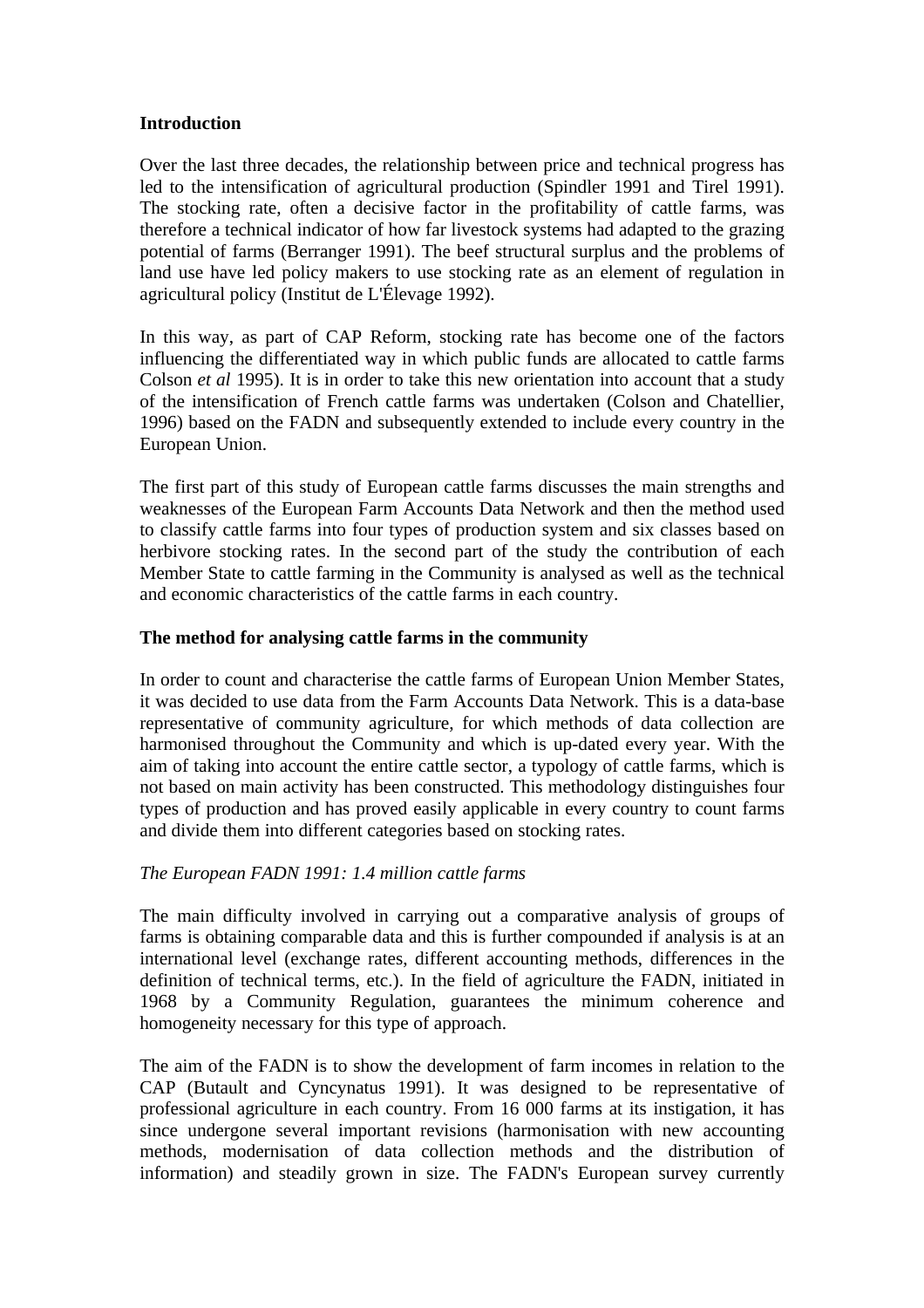includes 58 000 farms which, after application of different extrapolation coefficients for each group of farms in the survey, are representative of 4.4 million production units.

The farms used in the Network are selected by Member States in accordance with Community standards. The number and type of farms considered varies according to region, technical and economic orientation and economic size (categories of economic size are defined according to standard gross margin)<sup>1</sup>. The selection process aims to include a minimum representation (1% of the Eurostat survey) from each category identified in the selection. In this way the FADN covers the majority of community production.

The results of the FADN are presented in the form of farm-type averages and monetary values are expressed in ECUs. Nevertheless comparisons between Member States are subject to differences in purchasing power. The aim of this study is principally to analyse, on a country basis, the differences in characteristics and performance between cattle farms, with different stocking rates and it has not been considered necessary to calculate purchasing power equivalents. This calculation would, however, be necessary in order to compare, with greater precision, agricultural family incomes in countries with very different standards of living.

The representative nature of the FADN and the sum of information that it contains make it the most appropriate tool for this approach. Nevertheless, two important points which influence the results should be underlined: the minimum economic size of farm included in the data base and the methodology used to determine average values.

## *Great variation in the economic size of farms*

 $\overline{a}$ 

The minimum economic size of farm used to select "professional" farms for inclusion the FADN varies according to country. In each country it corresponds approximately to the size of farm needed to generate full time employment for one person. This is very small for southern European countries (1 unit of economic size (UES) in Portugal, 2 UES in Spain, Italy, Greece and Ireland). It is small in Denmark (4 UES), average in France, Germany and the United Kingdom (8 UES), high in Belgium (12 UES) and very high in the Netherlands (16 UES).

The differences in minimum economic size considered for inclusion in the FADN influence the average results obtained for each category of farm and as a result comparisons between countries should be undertaken with caution (Caraes 1995). To understand the extent of these differences, the classification of cattle farms into three different categories of economic size has been carried out. In France these are very small (less than 16 (UES)), medium (16 to 40 UES) and large farms (more than 40 UES).

<sup>&</sup>lt;sup>1</sup> A farm's standard gross margin is an estimation of its potential value added. It is measured in units of economic size (1 UES is equivalent to 1 200ECUs or 1.5 hectares of wheat equivalent) and is derived by applying coefficients, which vary between regions, to physical units of production (agricultural area and number of cattle). Using the standard gross margin enables comparative analysis of farms with different types of production and from different regions to be undertaken.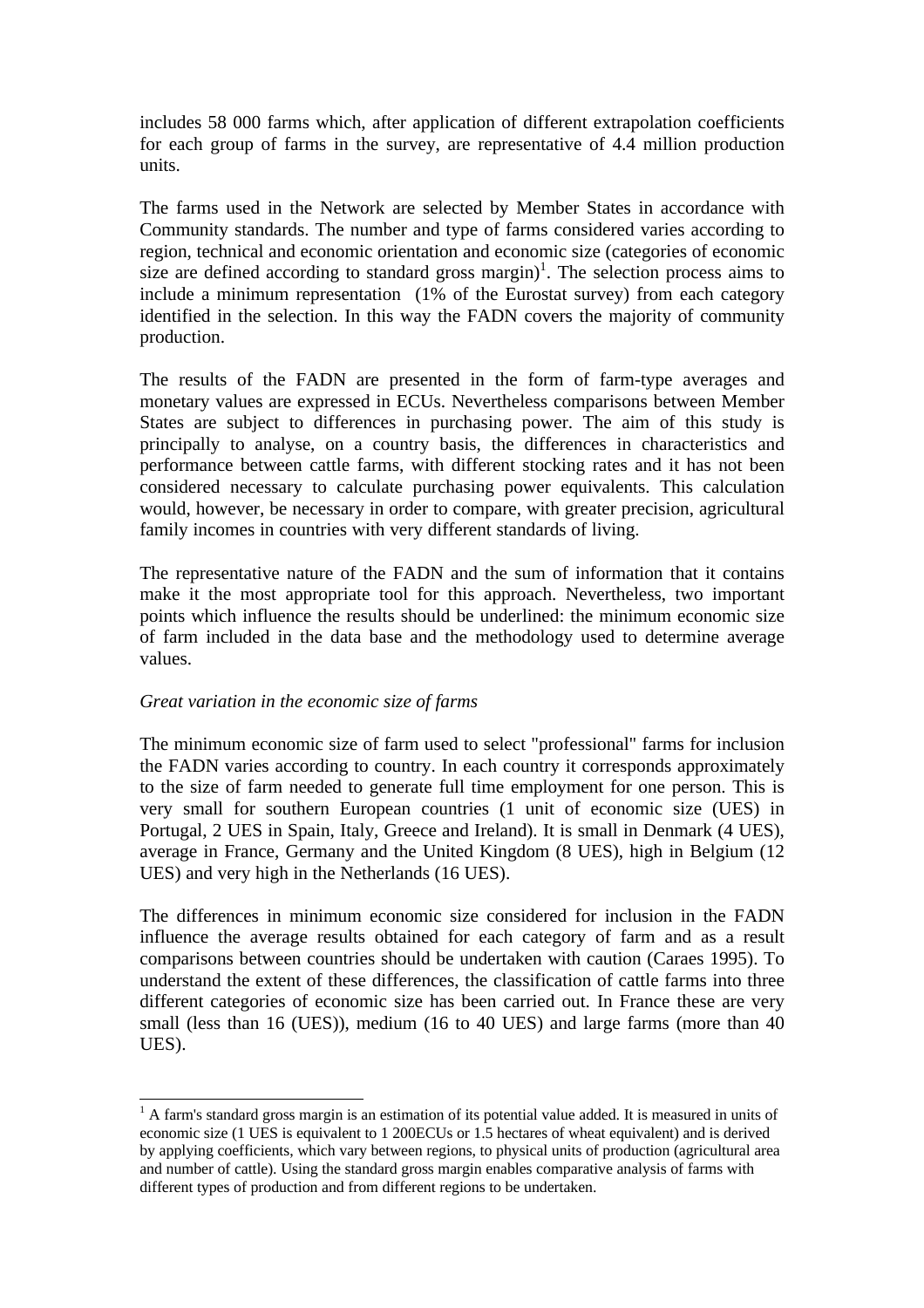As shown in Table 1, it appears that almost half the cattle farms in Europe have a structure of less than 16 UES. This proportion is in excess of 90% in Spain, Portugal and Greece, whereas in Germany, France, Denmark, the Netherlands and the United Kingdom it is less then 30%.

|                  | <b>Size Categories</b><br>(units of economic size based on standard gross | Total            |       |       |
|------------------|---------------------------------------------------------------------------|------------------|-------|-------|
|                  | 16 <                                                                      | >40<br>$16 - 40$ |       |       |
| Germany          | 32%                                                                       | 53 %             | 15 %  | 100 % |
| Belgium $+$ Lux. | 12 %                                                                      | 58 %             | 30 %  | 100 % |
| Denmark          | 21 %                                                                      | 41 %             | 38 %  | 100 % |
| Spain            | 92 %                                                                      | 7 %              | $1\%$ | 100 % |
| France           | 27 %                                                                      | 55 %             | 18 %  | 100 % |
| Greece           | 94 %                                                                      | 6 %              | $0\%$ | 100 % |
| Ireland          | 73 %                                                                      | 21 %             | 6 %   | 100 % |
| Italy            | 60 %                                                                      | 28 %             | 12 %  | 100 % |
| Netherlands      | 0 %                                                                       | 41 %             | 59 %  | 100 % |
| Portugal         | 93 %                                                                      | 5 %              | 2 %   | 100 % |
| UK               | 20 %                                                                      | 35 %             | 45 %  | 100 % |
| EU(12)           | 46 %                                                                      | 37 %             | 17 %  | 100 % |

# **Table 1. The division of cattle farms in the countries of the EU into three categories of economic size (in %)**

Source: FADN - EEC 1991 - DG VI / A-3 / INRA - ESR - Nantes

Italy lies in between with 60% of cattle farms falling into this category. As far as those farms with a structure of over 40 UES are concerned (17% at a European level), the Netherlands and Denmark stand out with 59% and 38% of farms respectively. By contrast in Ireland, Spain and Portugal these represent less than 10% of farms.

# *Typology of cattle farms*

The methodology used to define cattle farms is intended to take into account all cattle farmers, including those for whom cattle farming is a secondary activity (Chatellier *et al* 1997). Every farm with over five cattle livestock units is therefore considered as a "cattle farm" for the purposes of this study.

This typology identifies nearly 1.4 million of the 4.4 million farms in the European FADN as cattle farms. Analysis of their geographical distribution reveals that more than half of these are situated in just three countries: France, which has almost a quarter, ahead of Germany (18%) and Italy (15%). Spain (9%), Ireland (9%) and the United Kingdom (7%) occupy intermediate positions in front of the Netherlands (4%), Denmark (3%) and Belgium (2%).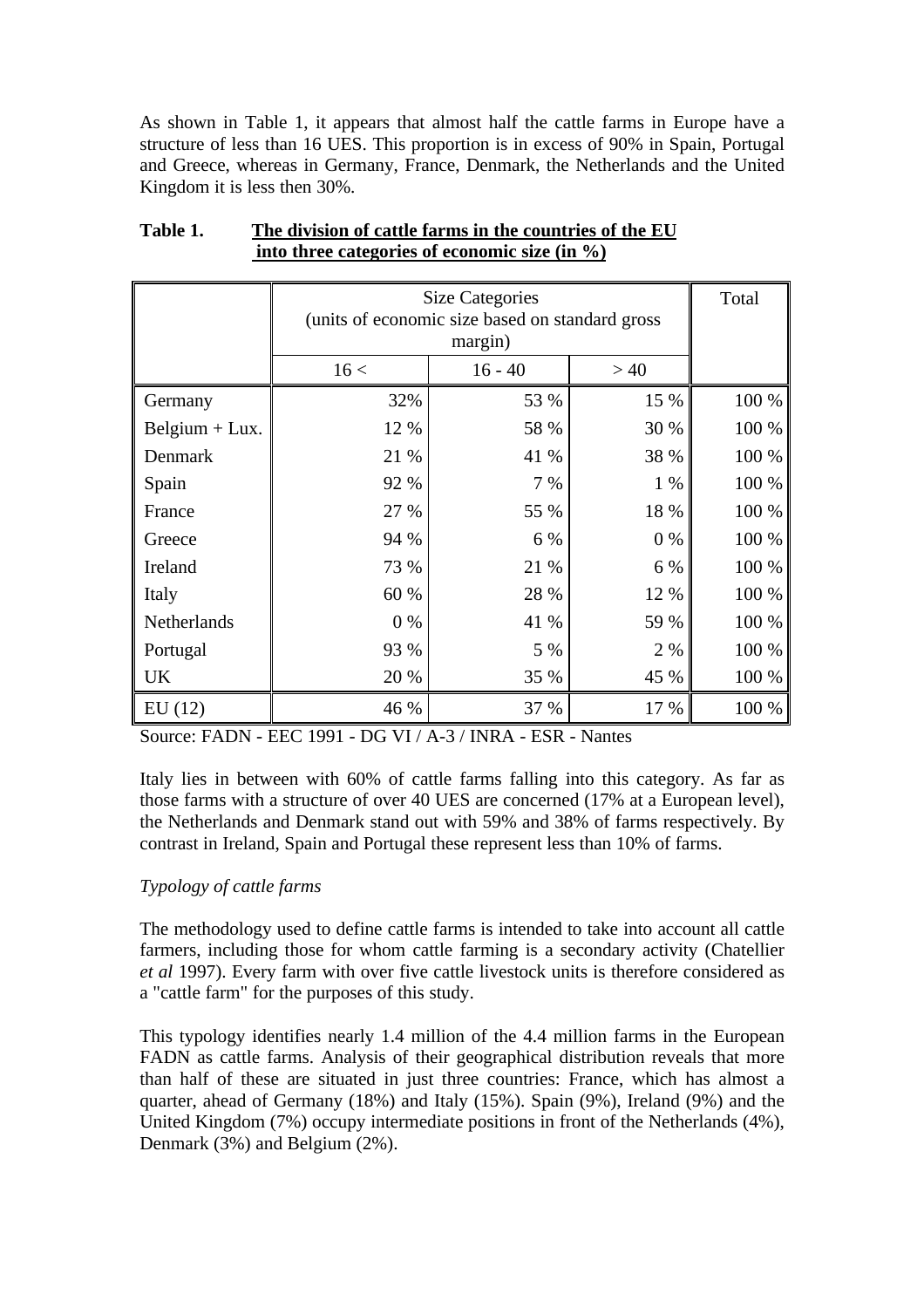This typology is based on farm types. Based on proportion of standard gross margin, the FADN farm types classify specialised farms according to their *main activity*. The main disadvantage of farm types is the way they categorise non-specialised cattle farms, some of which are very large. As a result a study based solely on specialist farm types (dairy, beef fattening, mixed dairy and beef) would, at a European level, only take into account 77% of dairy cows and 65% of suckler cows. Taking as a minimum requirement five cattle livestock units, this typology, by contrast, enables almost the entire cattle sector (98% of dairy cows and 95% of suckler cows) to be classified as well as 85% of total fodder area.

The combination of this cattle typology and the FADN farm types enables certain differences between countries to be identified (Table 2). For countries with a large number of small farms (Italy, Spain and Portugal), taking five cattle livestock units as a minimum requirement overlooks the smallest production units and means that part of the cattle sector and part of the total fodder area are not included in the analysis (14% of suckler cows and 42% of fodder area in Italy, 12% of suckler cows and 52% of fodder area in Spain). On the other hand this is not the case for the majority of countries in Northern Europe, where the cattle typology covers the entire cattle sector and more than four fifths of the total fodder area.

|                    | Dairy cows         |                   | Suckler cows       |                   | Area of fodder area |                          |
|--------------------|--------------------|-------------------|--------------------|-------------------|---------------------|--------------------------|
|                    | Cattle<br>Typology | FADN farm<br>type | Cattle<br>Typology | FADN farm<br>type | Cattle<br>Typology  | <b>FADN</b><br>farm type |
| Germany            | 99 %               | 75 %              | $ns^3$             | ns                | 97 %                | 67 %                     |
| Belgium+Lux        | 100 %              | 69 %              | 100 %              | 57 %              | 99 %                | 69 %                     |
| Denmark            | 100 %              | 71 %              | ns                 | ns                | 91 %                | 71 %                     |
| Spain              | 95 %               | 77 %              | 88 %               | 81 %              | 48 %                | 77 %                     |
| France             | 99 %               | 74 %              | 100 %              | 63 %              | 92 %                | 74 %                     |
| Greece             | ns                 | <b>Ns</b>         | ns                 | ns                | ns                  | ns                       |
| Ireland            | 100 %              | 98 %              | 99 %               | 95 %              | 97 %                | 98 %                     |
| Italy              | 95 %               | 72 %              | 86 %               | 49 %              | 58 %                | 72 %                     |
| <b>Netherlands</b> | 100 %              | 90 %              | ns                 | ns                | 97 %                | 90 %                     |
| Portugal           | 76 %               | 59 %              | ns                 | ns                | 48 %                | 59 %                     |
| UK.                | 100 %              | 83 %              | 100 %              | 70 %              | 93 %                | 83 %                     |
| EU(12)             | 98 %               | 77 %              | 95 %               | 65 %              | 85 %                | 77 %                     |

| Table 2. | A comparison between the typology of cattle farms and FADN          |
|----------|---------------------------------------------------------------------|
|          | farm types $(41+42+43+44)^2$ for the cattle sector and total fodder |
|          | area                                                                |

Source: FADN - EEC 1991 - DG VI / A-3 / INRA - ESR - Nantes

The types of production defined here include more, but also less specialised farms than FADN farm types. The farm type "dairy" at a European level includes 860 000 livestock production units, which on average account for 71% of income. The FADN farm type "dairy", however, includes 586 300 farms with a much greater cattle

 2 **FADN Farm Types**: 41 Cattle dairying, 42 Cattle rearing/fattening, 43 Cattle mixed (431 dairying with cattle rearing/fattening and 432 cattle rearing/fattening with dairying), 44 grazing livestock other  $(441 \text{ sheep}, 442 \text{ cattle} \text{ and sheep}, 443 \text{ grazing livestock}, \text{various})$ <br> $(441 \text{ sheep}, 442 \text{ cattle} \text{ and sheep}, 443 \text{ grazing livestock}, \text{various})$ 

 $ns = not$  significant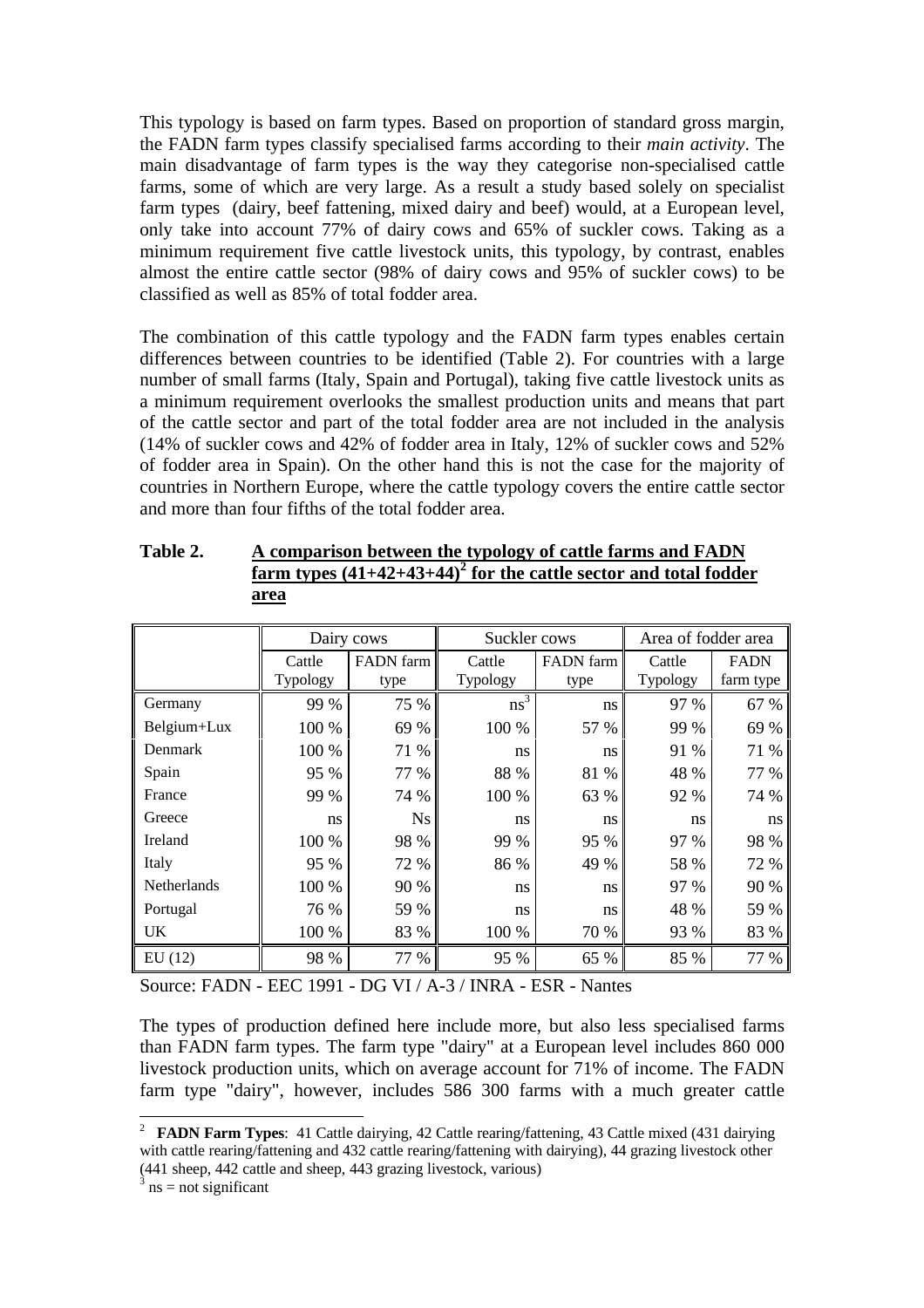specialisation (85%). The average difference in the size of farms using these two different typologies is greatest in Italy, where dairy farms are not very specialised (53% of them having a gross income from livestock of less than two thirds of total income). The difference is least in Ireland, where dairy farms are very specialised (10% have a gross income from livestock of less than two thirds of total income).

# *Four types of cattle production*

Cattle farms have subsequently been divided into four production types according to their herd characteristics (Table 3). Farms with more than three suckler cows and less than three dairy cows are classified as the type "suckler cow", those with more than three dairy cows and less than three suckler cows are classified as "dairy", those with more than three suckler cows and more than three dairy cows are considered to be "mixed" and those with less than three suckler cows and less than three dairy cows belong to the type "beef fattening".

|                  |         | Type of production |                          |          | Total     |
|------------------|---------|--------------------|--------------------------|----------|-----------|
|                  | Dairy   | <b>Suckler Cow</b> | <b>Beef</b><br>fattening | Mixed    |           |
| Germany          | 219 400 | 7400               | 28 300                   | 3 800    | 258 900   |
| Belgium+<br>Lux. | 22 400  | 8 3 0 0            | 1 500                    | 7 400    | 39 500    |
| Denmark          | 23 000  | 7 200              | 2 100                    | 1 200    | 33 500    |
| Spain            | 76 400  | 32 100             | 7 500                    | 13 200   | 129 000   |
| France           | 181700  | 113 400            | 14 500                   | 28 000   | 337 700   |
| Greece           | 21 300  | 4 800              | 500                      | $\Omega$ | 26 600    |
| Ireland          | 49 200  | 47 500             | 16 800                   | 13 000   | 126 400   |
| Italy            | 141 200 | 46 300             | 17 600                   | 5 200    | 210 200   |
| Netherlands      | 47 100  | 60                 | 5 000                    | $\Omega$ | 52 100    |
| Portugal         | 41 200  | 21 400             | 21 200                   | 1 500    | 85 200    |
| UK               | 37 700  | 39 628             | 21 800                   | 6 500    | 105 700   |
| EU(12)           | 860 600 | 328 100            | 136 500                  | 79 800   | 1 405 000 |

# **Table 3. Classification (number of farms) of cattle farms by type of production (FADN 1991)**

Source: FADN - EEC 1991 - DG VI / A-3 / INRA - ESR - Nantes

In order to avoid reducing data too much it was not considered desirable, unlike in the specific study of France (Chatellier 1997), to subdivide these four production types further. It might be possible to undertake a more technically detailed analysis of systems for the purposes of an horizontal analysis between two countries or regions, but it would be difficult to adopt this approach at the scale of twelve European countries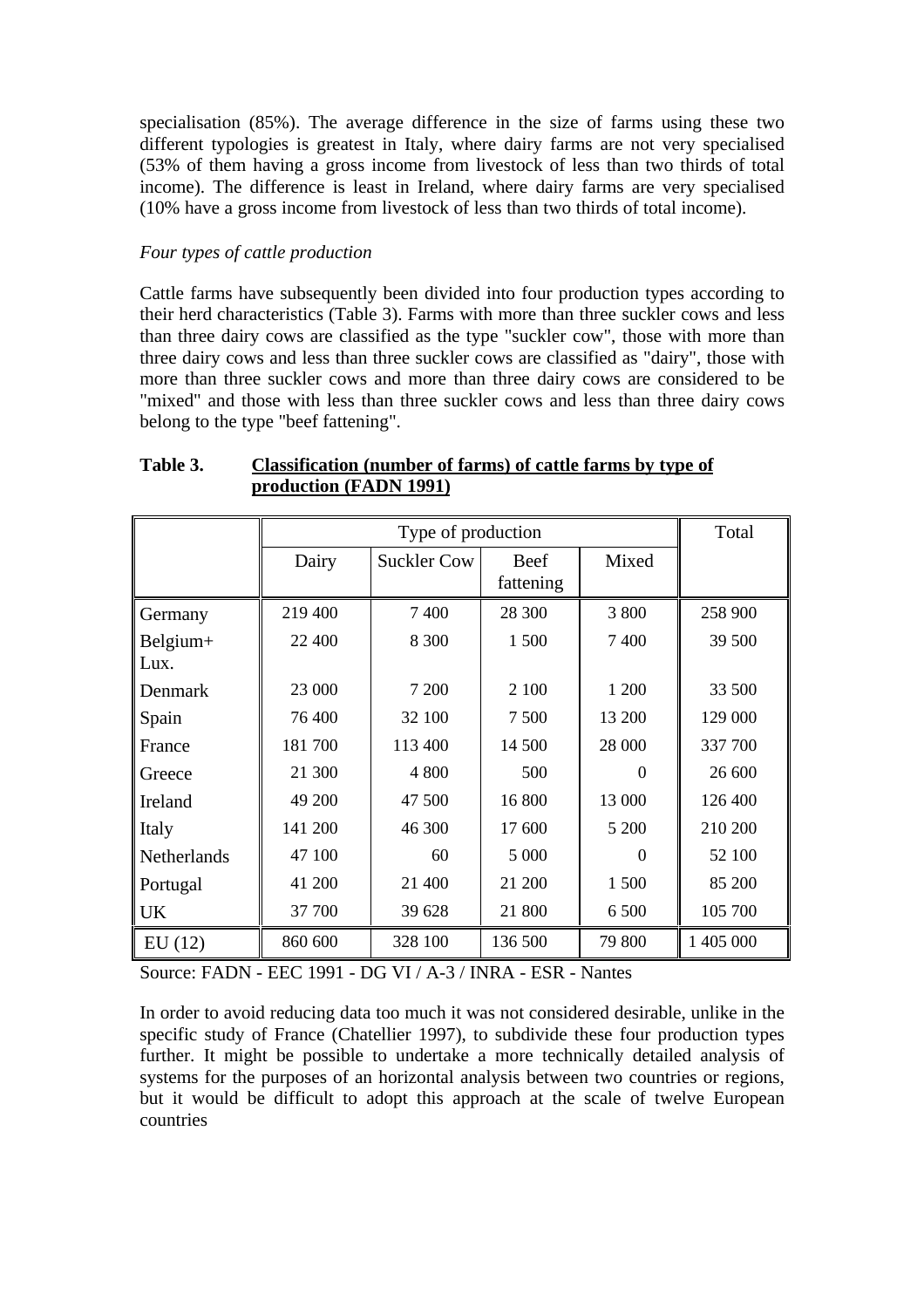At community level, the division of farms between the four production types is very uneven. The type "dairy" accounts for almost 61% of cattle farms. The type "suckler cow" accounts for 23%, the type "beef fattening" 10% and the type "mixed" 6%.

In the dairy sector Germany occupies first place with a quarter of all dairy farms in the Community (Institut de L'Élevage 1993), France is in second place (21%), in front of Italy (16%) and Spain (9%). The Netherlands, where the cattle sector is orientated exclusively towards the production of milk, accounts for just 5% of European farms, but possess 9% of the 21 million dairy cows, illustrating that production units here are the largest in economic terms. Farms belonging to the type "suckler cow" are found principally in France (34%), Ireland (15%), Italy (14%) and the United Kingdom (12%). These results are similar to Community statistics on the cattle sector and show that of the 10.5 million suckler cows in the Community, nearly 4 million are found in France and 1.7 million in the United Kingdom (GEB Filières, 1993).

The farm type "mixed" is specific to certain Member States, with 80% of such farms concentrated in just four countries, which in decreasing order of importance, are: France, Ireland, Spain and Belgium. The farm type "beef fattening" comprising the specialist rearing of steers and bulls is not common in Denmark, the Netherlands and France (10%). Germany, the United Kingdom, Portugal and Italy possess two thirds of the farms in this type.

## *An analysis based on six different categories of stocking rate*

In order to analyse cattle farms in terms of how intensively they use their fodder area, stocking rate should be calculated by relating grazing livestock units to hectares of fodder. The grazing livestock unit coefficients applied for each type of animal are the same in every Member State, unlike the definition of fodder area. The definition of fodder area includes areas of temporary fodder (rye grass, cocksfoot, etc.), areas of permanent fodder area (excluding paths, productive moors and high mountains, which constitute unmanaged poor grazing land or scrub), areas of fodder crops (beets, cabbage, swedes, etc.), maize silage and other artificial fodder.

The number of grazing livestock units per hectare of fodder, which is the technical stocking rate, enables intensity to be assessed as the relationship between the cattle and available fodder area on a farm. This indicator is, however, inadequate in assessing how fodder area is managed and what level of inputs is used (the amount of fertiliser and herbicide products applied per tonne of dry matter harvested).

Previous work has shown how difficult it is in France for any given type of production, to relate technical stocking rate, as it is defined above, to administrative stocking rate or factor of intensity as introduced in the context of CAP reform (Colson *et al* 1995). The reason for this is principally the uncertainty of predicting individual farmer's strategic choices about the planting of maize silage on land used for cereals, oilseeds and protein crops or on fodder area and the proportion of animals eligible for subsidies, which actually form the basis of a subsidy application. In this study it has been decided not to use the intensity thresholds which determine the allocation of cattle subsidies as a basis for an analysis based on stocking rate. These thresholds would only compound the formation of very unbalanced categories and in the same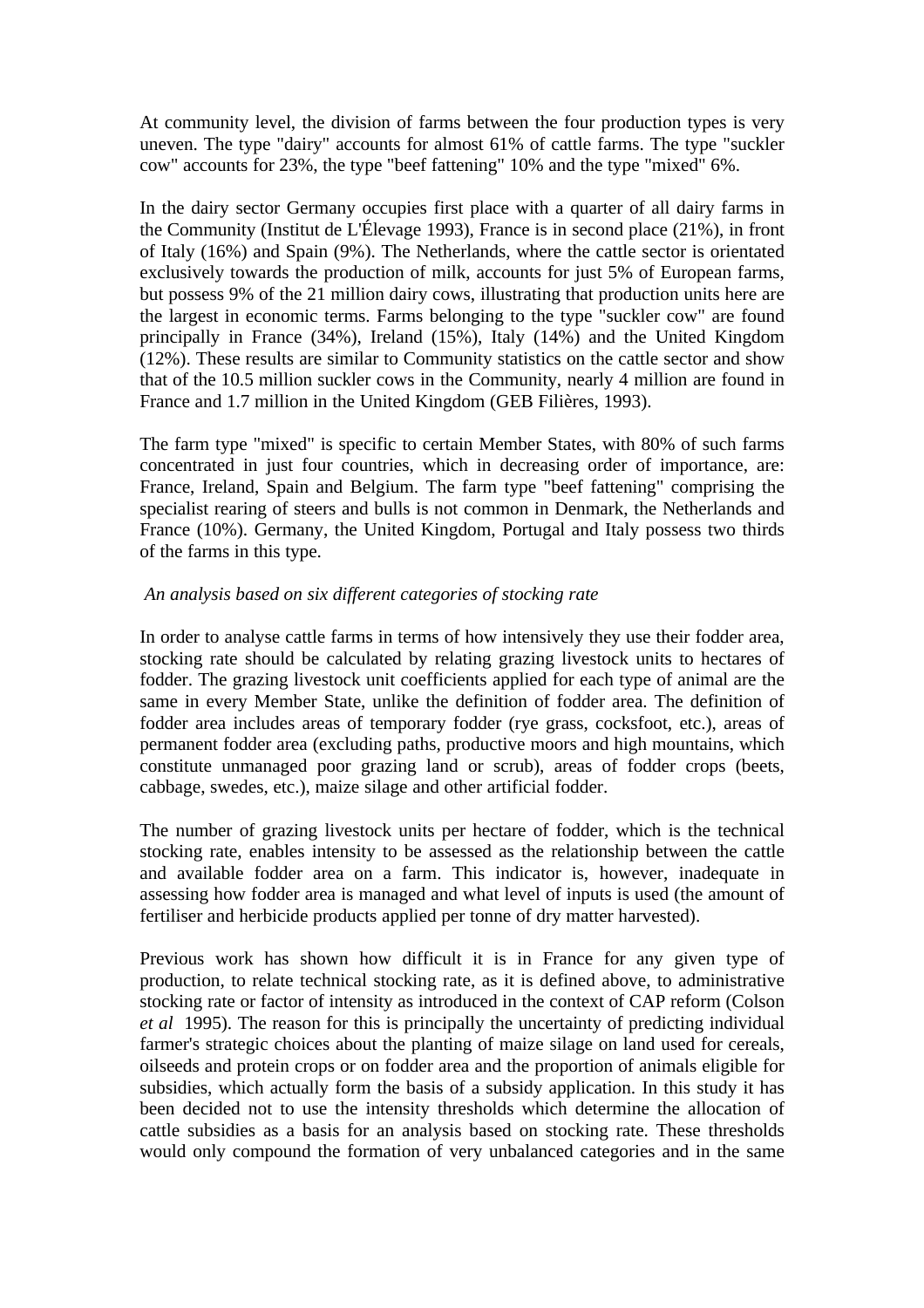way would make the comparison of results between the categories even more difficult.

Five different stocking rate levels were set (0.5, 1, 1.5, 2, 2.5 livestock units per hectare) with the aim of creating six classes between which individual farms could be divided (numbered 1 to 6 in increasing order of intensity). These particular stocking rate levels were chosen in order to overcome the representative nature of the typology, to maintain technical coherence and to ensure that the results obtained are intelligible. The aggregation of classes was undertaken at certain stages in the analysis in order to consolidate the representative nature of sample farms and to synthesise information.

An analysis of how farms are divided between these classes shows that those with a stocking rate of less than one livestock unit per hectare of fodder area represent 14% of cattle farms, whereas those with a stocking rate of more than two livestock units per hectare of fodder area represent 43%. Pursuing this line of analysis at an individual country level reveals the origin of these differences (Table 4).

|                     |       |            | Stocking rate (livestock units per hectare of fodder area) |           |           |       | Total |
|---------------------|-------|------------|------------------------------------------------------------|-----------|-----------|-------|-------|
|                     | 0,5 < | $0, 5 - 1$ | $1 - 1, 5$                                                 | $1,5 - 2$ | $2 - 2,5$ | > 2,5 |       |
|                     | $[1]$ | $[2]$      | $[3]$                                                      | $[4]$     | $[5]$     | [6]   |       |
| Germany             | $1\%$ | 4 %        | 20 %                                                       | 29 %      | 24 %      | 22 %  | 100 % |
| Belgium $+$<br>Lux. | $0\%$ | 1 %        | 7 %                                                        | 21 %      | 22 %      | 49 %  | 100 % |
| Denmark             | $0\%$ | 4 %        | 6 %                                                        | 10 %      | 20 %      | 60 %  | 100 % |
| Spain               | 4 %   | 10 %       | 12 %                                                       | 13 %      | 10 %      | 52 %  | 100 % |
| France              | 1 %   | 20 %       | 38 %                                                       | 24 %      | 10 %      | 7 %   | 100 % |
| Greece              | $0\%$ | $0\%$      | 3 %                                                        | 3%        | $1\%$     | 93 %  | 100 % |
| Ireland             | 3 %   | 13 %       | 34 %                                                       | 29 %      | 13 %      | 8 %   | 100 % |
| Italy               | 4 %   | 13 %       | 14 %                                                       | 14 %      | 10 %      | 45 %  | 100 % |
| Netherlands         | $0\%$ | 1 %        | 4 %                                                        | 10 %      | 28 %      | 57 %  | 100 % |
| Portugal            | 8 %   | 13 %       | 18 %                                                       | 8 %       | 9 %       | 44 %  | 100 % |
| <b>UK</b>           | $1\%$ | 8 %        | 20 %                                                       | 29 %      | 21 %      | 21 %  | 100 % |
| EU(12)              | 2 %   | 12 %       | 22 %                                                       | 21 %      | 15 %      | 28 %  | 100 % |

# **Table 4. The division of cattle farms (percentage of farms) into classes based on stocking rate (grazing livestock units per hectare of fodder area)**

Source: FADN - EEC 1991 - DG VI / A-3 / INRA - ESR - Nantes

The first point to note from the way farms are divided between these classes in each country is the particular nature of cattle farms in Greece, 93% of which are listed as being in class 6. This is explained not only by intensive production methods, but also by the fact that the method used here to determine fodder area does not include poor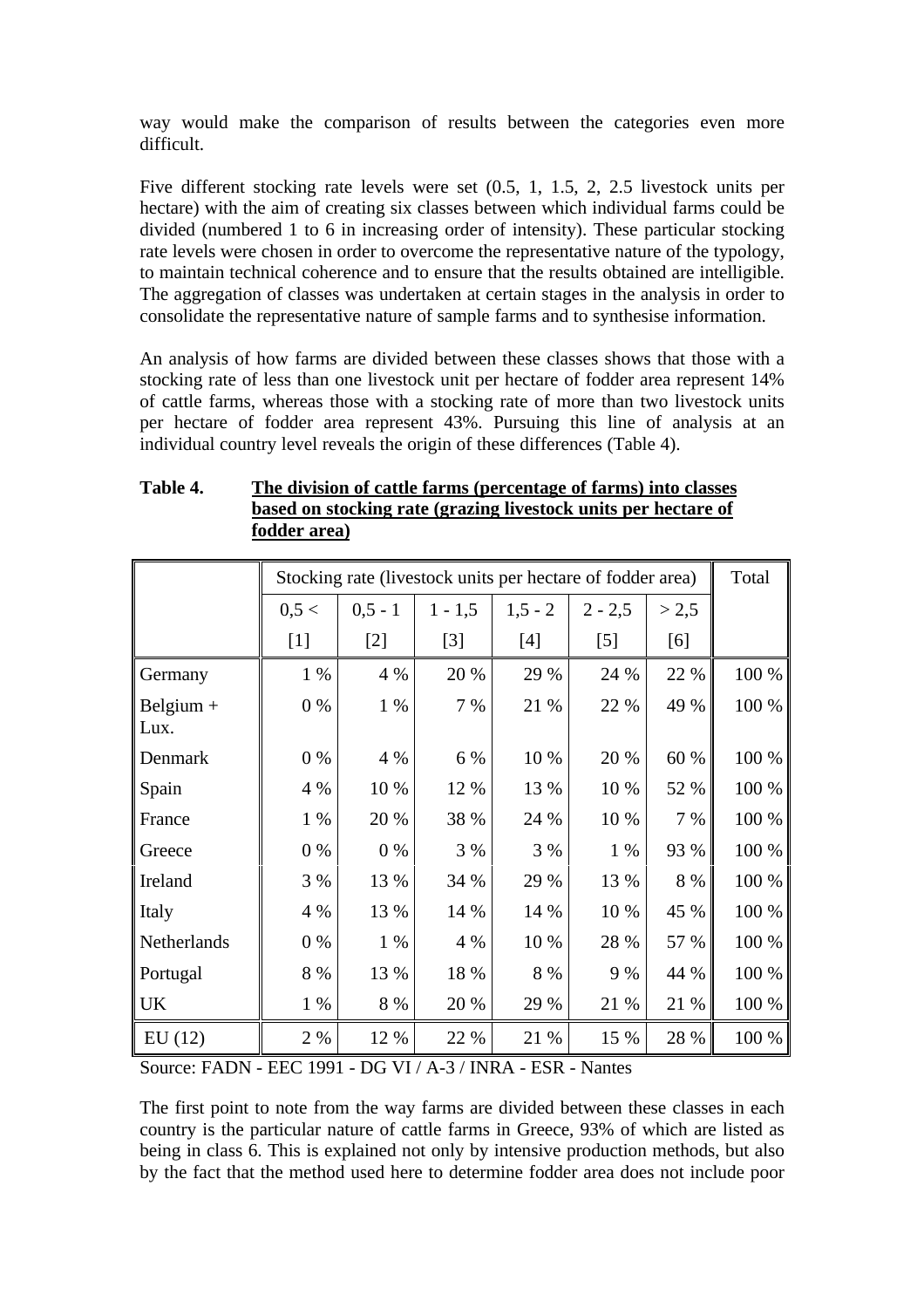fodder areas or scrub, which make up an important part of the agricultural land on Greek farms. Analysis based on stocking rate would therefore not be considered meaningful for Greece. This is not a problem as Greece accounts for less than 1% of total European beef production. (GEB Filières 1993).

The proportion of cattle farms in classes 5 and 6 is particularly high in the Netherlands (85%), Denmark (80%) and in Belgium (71%). It is relatively high in Spain (62%) and Italy (55%) and close to the Community average in the United Kingdom and Germany. France (17%) and Ireland (21%) are characterised by less intensive production and by a more even division of farms between the six different stocking rate classes.

This division of farms into classes was undertaken for all cattle farms and therefore needs to be qualified by taking into consideration the relative importance of different types of cattle production in each country. The imbalances in the data in each of the six classes, has sometimes led to results not being analysed (where data is termed "not significant") or to classes being regrouped. This was especially true when looking at one of the four types of production.<sup>4</sup>

|             |         | Types of production |       |                          | Total |
|-------------|---------|---------------------|-------|--------------------------|-------|
|             | Suckler | Dairy               | Mixed | <b>Beef</b><br>fattening |       |
| Germany     | 1,53    | 1,90                | 1,71  | 2,16                     | 1,90  |
| Belgium $+$ | 2,50    | 2,36                | 2,38  | 4,43                     | 2,41  |
| Lux.        |         |                     |       |                          |       |
| Denmark     | 2,30    | 2,87                | 2,71  | 2,89                     | 2,80  |
| Spain       | 1,14    | 2,57                | 2,01  | 3,26                     | 1,89  |
| France      | 1,23    | 1,43                | 1,34  | 1,74                     | 1,36  |
| Ireland     | 1,34    | 1,71                | 1,75  | 1,28                     | 1,54  |
| Italy       | 1,25    | 2,21                | 2,10  | 2,52                     | 1,96  |
| Netherlands | ns      | 2,71                | ns    | 5,23                     | 2,81  |
| Portugal    | 0,97    | 1,98                | 1,20  | 1,88                     | 1,47  |
| <b>UK</b>   | 1,91    | 2,07                | 2,02  | 1,64                     | 1,94  |
| EU(12)      | 1,45    | 1,92                | 1,69  | 1,85                     | 1,74  |

#### **Table 5. The average stocking rate on cattle farms**

Source: FADN - EEC 1991 - DG VI / A-3 / INRA - ESR - Nantes

 $\overline{a}$ 

The average stocking rate on European cattle farms is 1.74 grazing livestock units per hectare of fodder area. However, this varies considerably according to the type of production. With a stocking rate of 1.45 livestock units per ha of fodder the "suckler cow" type is the most extensive, above types "mixed" (1.69), "beef fattening" (1.85)

 $4$  One of the conditions imposed by the rules for using FADN data at a Community level, and which is also adopted in this study, is that of not using the results of a particular production type derived from less than fifteen actual farms, from which data is requested.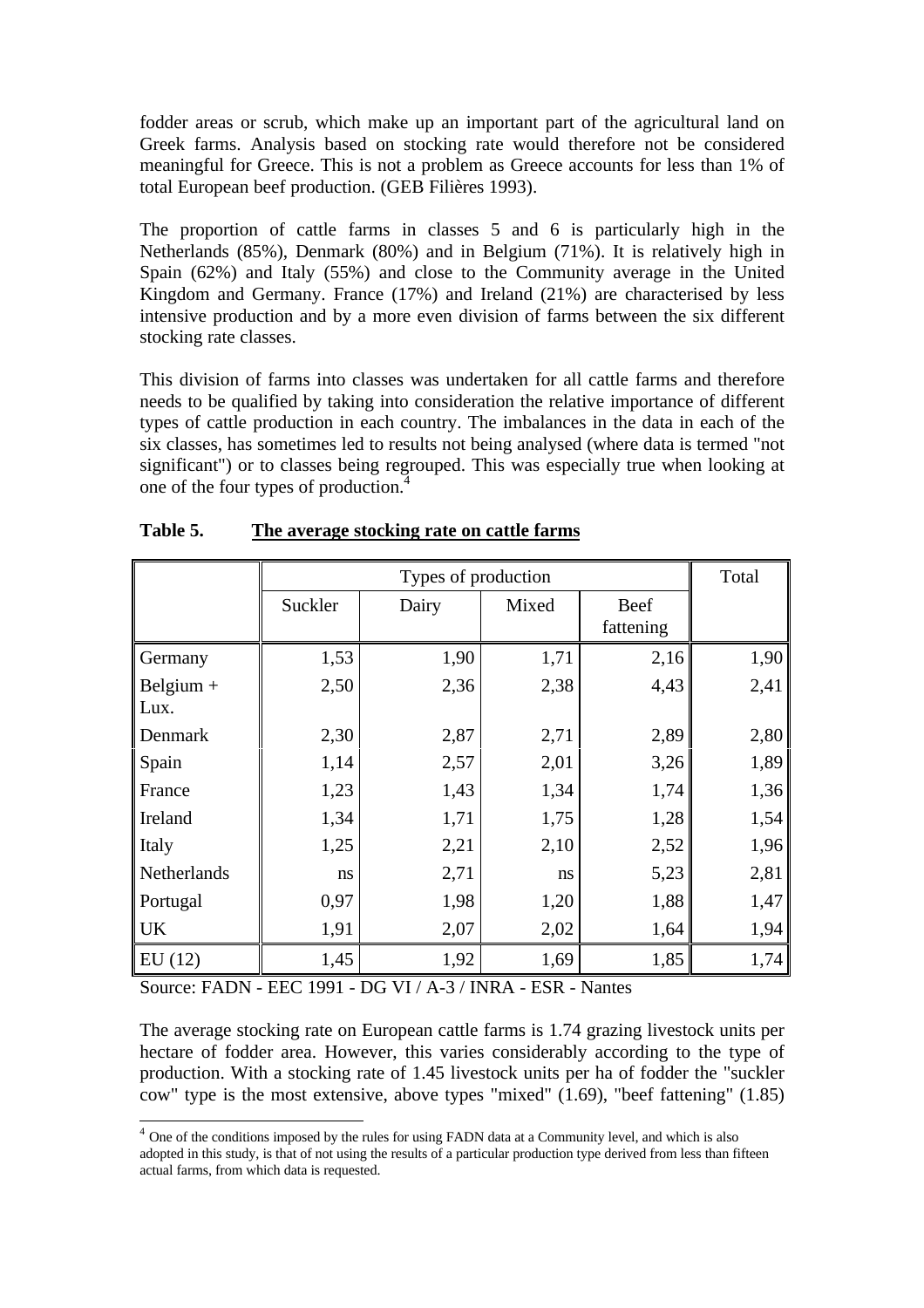and "dairy" (1.92). There are also significant differences between countries, even when the same production type is being considered. The average stocking rate on French dairy farms is for example, 1.43 livestock units per ha of fodder, whereas this is higher at 2.5 livestock units in Spain, Denmark and the Netherlands (Table 5).

The average results obtained from combining the cattle typology and stocking rate classes mask the effects of specialisation in cattle production and economic size. Cattle farms with a high degree of specialisation have more cattle and a more efficient means of production than cattle farms which are less specialised. On the other hand less specialised farms have less land, a lower turnover and a more limited income. Economically, large cattle farms are characterised by having very large areas of land and very large numbers of cattle. They are less specialised in cattle production, have a higher stocking rate and a level of income clearly above that of small production units.

# **Cattle farms in Member States**

This comparative study of beef farms started by measuring the importance of cattle farms in terms of land use and economic activity in each country and then analysing the structural characteristics and economic performance of beef farms followed by dairy and suckler cow farms.

|             | Agricultural<br>area | Area of<br>fodder area | Grazing<br>livestock<br>units | Dairy cows | Suckler cows |
|-------------|----------------------|------------------------|-------------------------------|------------|--------------|
| Germany     | 11,1 %               | 14,3 %                 | 15,8 %                        | 21,0 %     | 1,6 %        |
| Belgium+    | 1,5 %                | 2,3 %                  | 3,3 %                         | 3,9%       | 4,2%         |
| Lux.        |                      |                        |                               |            |              |
| Denmark     | 2,8 %                | 1,7 %                  | 2,6 %                         | 3,6 %      | $1,1\%$      |
| Spain       | 14,4 %               | 5,6 %                  | 5,9 %                         | 4,4 %      | 8,3 %        |
| France      | 25,6 %               | 31,1 %                 | 24,6 %                        | 23,8 %     | 40,8%        |
| Greece      | 3,2 %                | $0.7\%$                | 2,8 %                         | 1,0 %      | 1,8 %        |
| Ireland     | 4,9%                 | 9,2%                   | 8,5 %                         | 6,7 %      | 9,5 %        |
| Italy       | 13,7 %               | 11,7 %                 | 9,7 %                         | 11,1 %     | 8,0%         |
| Netherlands | 2,1 %                | 3,6 %                  | 5,8 %                         | 9,0%       | 0,1%         |
| Portugal    | 5,3 %                | 4,1%                   | 3,0 %                         | 2,2 %      | 5,2 %        |
| <b>UK</b>   | 15,4 %               | 15,7 %                 | 18,0%                         | 13,3 %     | 19,4 %       |
| EU(12)      | 100,0 %              | 100,0 %                | 100,0%                        | 100,0%     | 100,0%       |

#### *The agricultural importance of cattle production in each Member State*

**Table 6. The means of production (percentage of total in the EU on farms in the FADN by EU Member State**

Source : FADN - 1991 - DG VI / A-3 / INRA - ESR - Nantes

As shown in Table 6, which refers to all farms (including all types of production) France is the European country which produces the most suckler cows and which has the most cattle. The large area of fodder (31.1% of the Community's fodder area)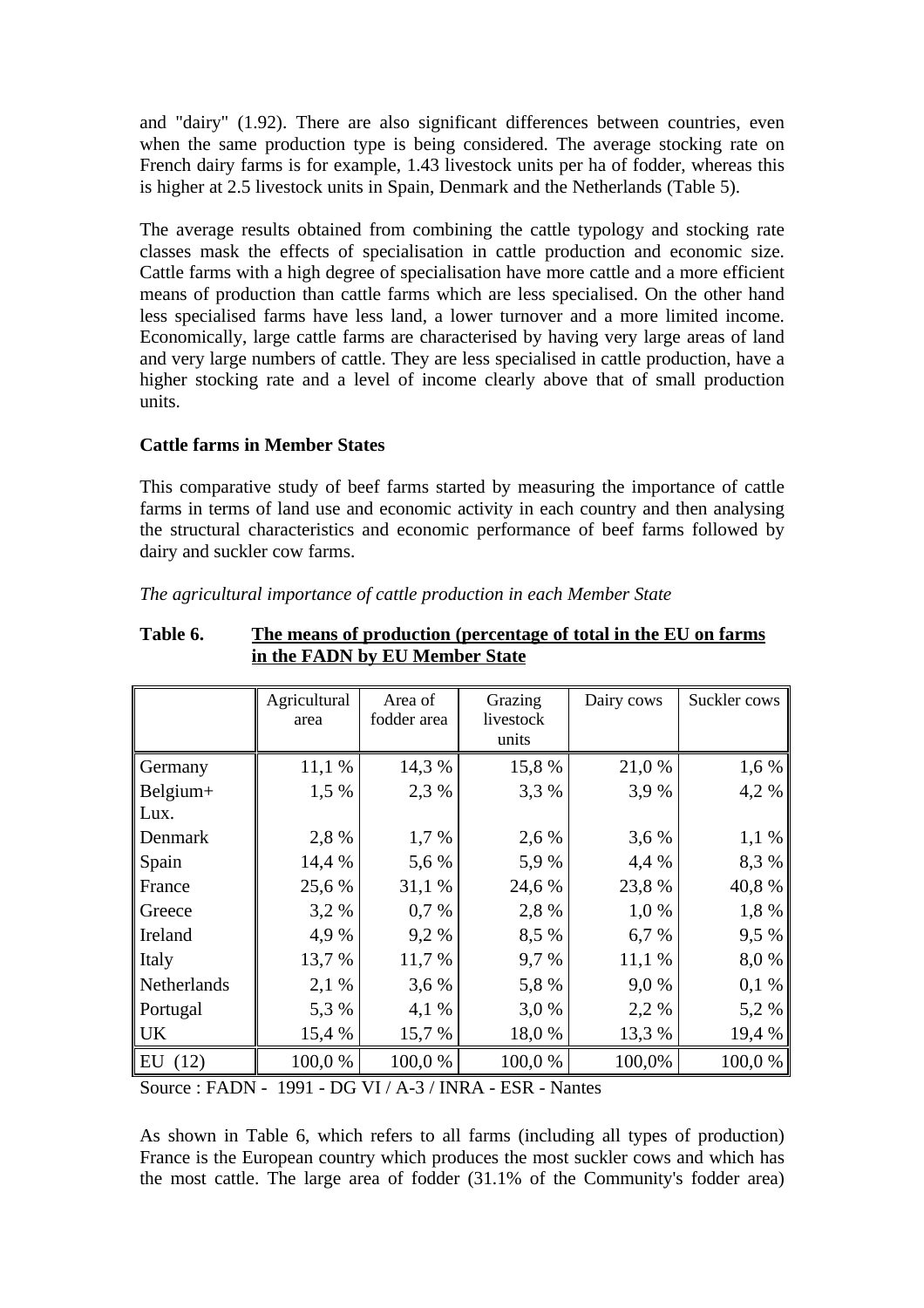means that cattle rearing in France is more specialised in nature and more extensive than in most other Member States.

The production of beef and milk, practised on one third of farms in the Community, actively contributes to agricultural employment and land use (Chotteau 1995). Cattle farms are proportionally more numerous in northern Europe where they represent nine out of ten farms in Ireland, seven out of ten in Germany and Belgium and six out of ten in France and the Netherlands. By contrast, cattle farms, as defined here, are very rare in Greece and represent less than one in five farms in Italy, Spain and Portugal.<sup>5</sup>

As shown in Table 7, cattle farms are capable of occupying large areas of land (Cavailhès 1993). They cover more than half the agricultural land in the Community and 85% of fodder area. The 15% of fodder area remaining is used essentially for specialist sheep production, in particular in southern European countries, Greece, Spain, Portugal and to a lesser extent Italy.

The role of cattle farms in land use is particularly important in the countries of northern Europe (two thirds of agricultural land in France and the Netherlands and three quarters of agricultural land in Germany and the United Kingdom).

|                 | % of farms  | % of total       | % of fodder      | % of grazing     |
|-----------------|-------------|------------------|------------------|------------------|
|                 | with cattle | agricultural     | area utilised by | livestock units  |
|                 |             | area utilised by | cattle           | accounted for by |
|                 |             | cattle           |                  | cattle           |
| Germany         | 70 %        | 75 %             | 97 %             | 99 %             |
| $Belgium + Lux$ | 74 %        | 88 %             | 99 %             | 99 %             |
| Denmark         | 42 %        | 47 %             | 91 %             | 98 %             |
| Spain           | 18 %        | 12 %             | 48 %             | 51 %             |
| France          | 60 %        | 65 %             | 92 %             | 94 %             |
| Greece          | 5 %         | 7 %              | 18 %             | 26 %             |
| Ireland         | 90 %        | 92 %             | 97 %             | 97 %             |
| Italy           | 15 %        | 32 %             | 58 %             | 83 %             |
| Netherlands     | 56 %        | 68 %             | 97 %             | 99 %             |
| Portugal        | 19 %        | <b>33</b> %      | 48 %             | 56 %             |
| UK              | 76 %        | 78 %             | 93 %             | 95 %             |
| EU(12)          | 32 %        | 54 %             | 85 %             | 90 %             |

**Table 7. The agricultural importance of cattle production**

Sources: FADN - EU 1991 - DG VI / A-3 / INRA - ESR - Nantes

*Structural characteristics of dairy and suckler cow farms*

With 860 000 dairy farms and 328 000 suckler cow farms this study covers almost 85% of all European cattle farms, such as they are defined here. As shown in the first part of this paper, the uneven distribution of suckler cow farms in Europe, means that

<sup>&</sup>lt;sup>5</sup> Of the total number of male calves born each year in the European Union, 20% are destined for the production of veal, 20% are castrated and then fattened into beef and 60% become prime beef.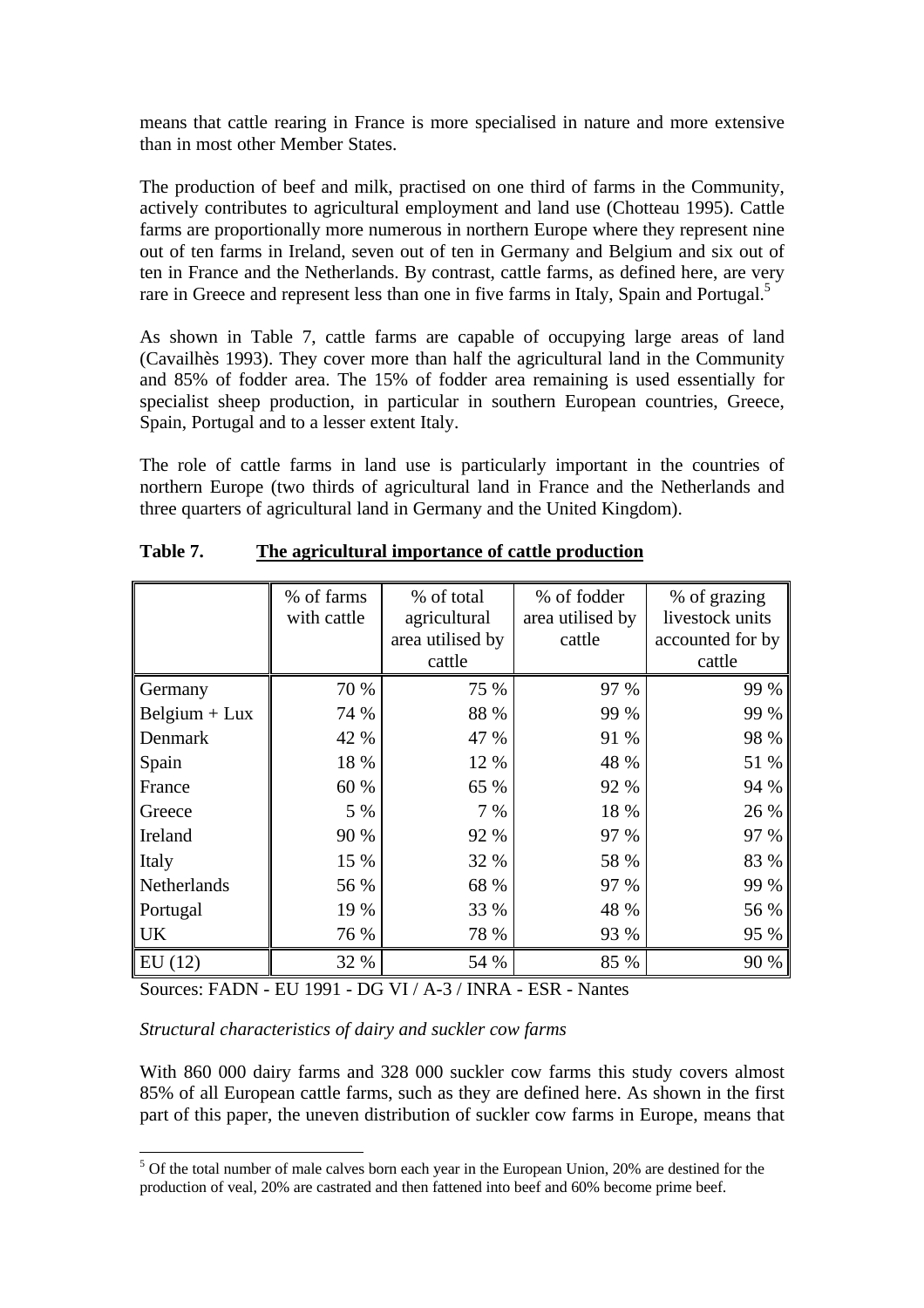results for the Netherlands will not be analysed and that results for Greece, Denmark, Belgium and Germany should be treated with caution.

# *Areas of agricultural land and fodder area on suckler cow farms.*

The average area of agricultural land occupied by a suckler cow farm in Europe is 53 hectares, compared to only 30 hectares for dairy farms (Table 8). This difference is found in varying degrees in all European Union countries, with the exception of Denmark and Greece where there are very few suckler cow farms (less than 4% of all suckler cow farms in the Community). It is particularly pronounced in the United Kingdom where suckler cow farms, which are equal in number to dairy farms, have on average 153 hectares compared to 81 hectares for dairy farms. In France the difference is less pronounced with suckler cow farms having on average 54 hectares, compared to 42 for dairy farms.

The fodder area is proportionally greater on dairy farms, where it constitutes 70% of the agricultural land as opposed to 51% on suckler cow farms, which nevertheless have a larger total fodder area (27 ha. as opposed to 21 ha.). Suckler cow farms can be identified, above all, by the fact that the area of cereals and other crops is far more significant (26 ha. as opposed to just 9 ha.). Whereas the fodder area on suckler cow farms in the UK represents just one third of the total agricultural area of the farm, it represents nearly two thirds in France and Ireland.

|                 |                      | Dairy farms    |                               | Suckler cow farms    |                     |                               |  |
|-----------------|----------------------|----------------|-------------------------------|----------------------|---------------------|-------------------------------|--|
|                 | Agricultural<br>area | Fodder<br>area | Fodder area /<br>Agricultural | Agricultural<br>area | Fodder area<br>(ha) | Fodder area /<br>Agricultural |  |
|                 | (ha)                 | (ha)           | area<br>$(\%)$                | (ha)                 |                     | area<br>$(\%)$                |  |
| Germany         | 31                   | 21             | 67 %                          | 36                   | 16                  | 46 %                          |  |
| $Belgium + Lux$ | 28                   | 21             | 76 %                          | 34                   | 18                  | 53 %                          |  |
| Denmark         | 40                   | 21             | 53 %                          | 32                   | 8                   | 25 %                          |  |
| Spain           | 11                   | 6              | 52 %                          | 19                   | 14                  | 77 %                          |  |
| France          | 42                   | 30             | 71 %                          | 54                   | 34                  | 63 %                          |  |
| Greece          | 9                    | ns             | ns                            | 7                    | ns                  | ns                            |  |
| Ireland         | 30                   | 26             | 85 %                          | 35                   | 23                  | 64 %                          |  |
| Italy           | 18                   | 12             | 67 %                          | 28                   | 15                  | 53 %                          |  |
| Netherlands     | 28                   | 26             | 95 %                          | ns                   | ns                  | ns                            |  |
| Portugal        | 12                   | 7              | 57 %                          | 40                   | 16                  | 40 %                          |  |
| <b>UK</b>       | 81                   | 57             | 70 %                          | 153                  | 55                  | 36 %                          |  |
| EU(12)          | 30                   | 21             | 70 %                          | 53                   | 27                  | 51 %                          |  |

# **Table 8. Agricultural area and fodder area (ha/farm)**

Source: FADN - EEC 1991 - DG VI / A-3 / INRA - ESR - Nantes

*Grazing livestock units on dairy and suckler cow farms*

Table 9 shows the number of total grazing livestock units, cow livestock units and livestock units of male calves over one year old on dairy and suckler cow farms. The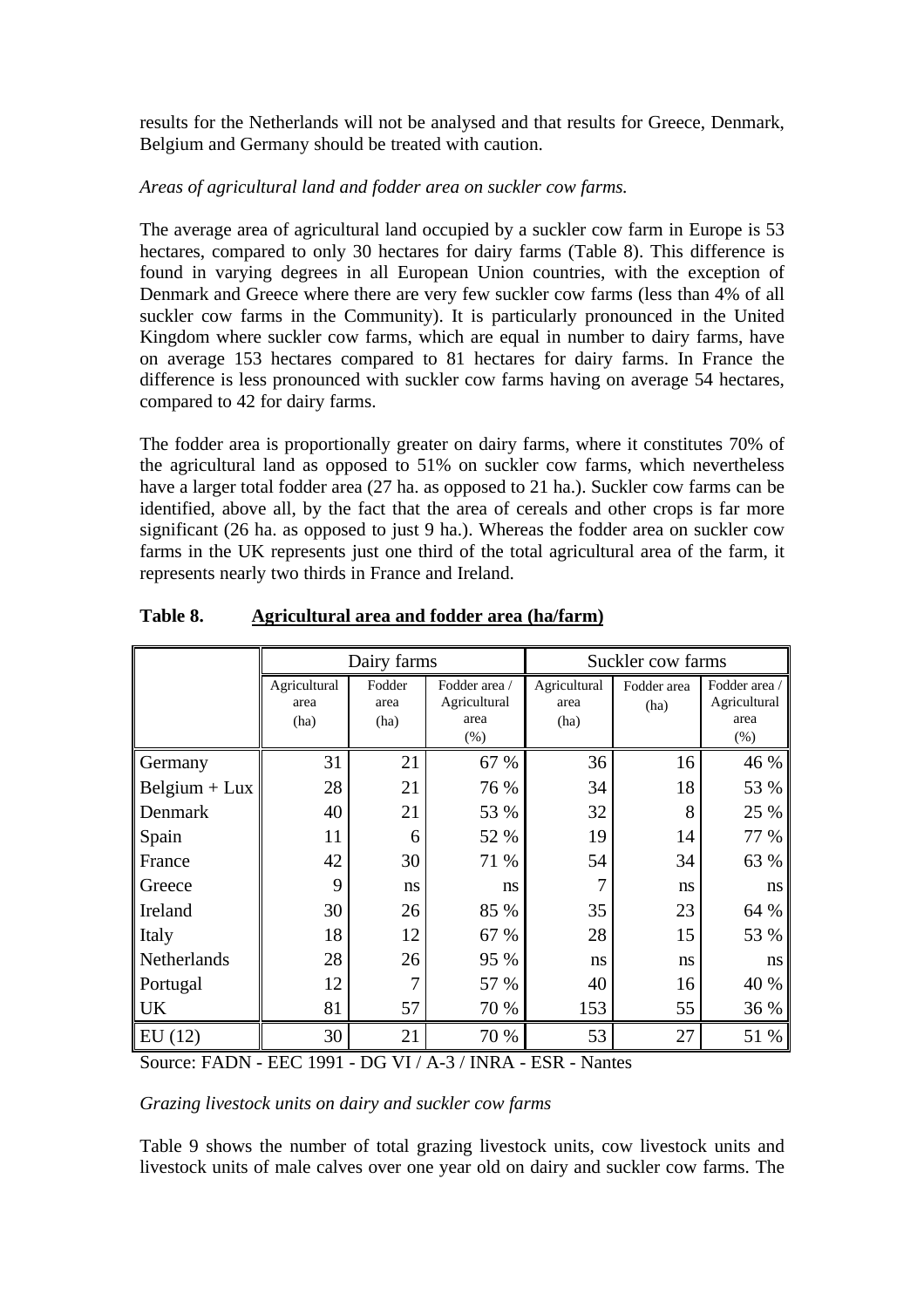average number of grazing livestock units per dairy farm is almost identical to that per suckler cow farm (40 units being the European average). However, the types of cattle are not the same. On average European dairy farms have 25 dairy cows and four male calves over a year old, whereas suckler cow farms have 20 cows and six male calves over one year old. Dairy farms consist almost exclusively of cattle, whereas suckler cow farms also have other types of herbivore (sheep, goats, etc.), which make up almost one fifth of the total number of livestock units on the farm. The rearing of several different types of animal within the same farm is found in Ireland and Portugal, but above all in the United Kingdom, where on average, only 61 of the 105 grazing livestock units per suckler cow farm are cattle.

|                    |               | Dairy farms     |                                 | Suckler cow farms |                   |                                 |
|--------------------|---------------|-----------------|---------------------------------|-------------------|-------------------|---------------------------------|
|                    | Grazing<br>LU | Dairy<br>cow LU | Male<br>calves $> 1$<br>year LU | Grazing<br>LU     | Suckler<br>cow LU | Male<br>calves $> 1$<br>year LU |
| Germany            | 40            | 22              | 4                               | 25                | 12                | 10                              |
| Belgium $+$<br>Lux | 51            | 31              | $\overline{4}$                  | 45                | 25                | 6                               |
| Denmark            | 61            | 35              | $\overline{2}$                  | 18                | 10                | 3                               |
| Spain              | 15            | 11              | 1                               | 16                | 15                |                                 |
| France             | 43            | 27              | 3                               | 42                | 25                | 6                               |
| Greece             | 13            | 9               | $\overline{2}$                  | 32                | 26                | $\overline{2}$                  |
| Ireland            | 44            | 24              | 6                               | 30                | 12                | 9                               |
| Italy              | 27            | 17              | $\overline{4}$                  | 19                | 11                | 3                               |
| Netherlands        | 72            | 45              | 1                               | ns                | ns                | $\Omega$                        |
| Portugal           | 13            | 10              | 1                               | 15                | 10                |                                 |
| <b>UK</b>          | 118           | 72              | 10                              | 105               | 36                | 14                              |
| EU(12)             | 40            | 25              | $\overline{4}$                  | 39                | 20                | 6                               |

**Table 9. Grazing livestock units (LU) on dairy and suckler cow farms**

Source: FADN - EEC 1991 - DG VI / A-3 / INRA - ESR - Nantes

Suckler cow farms in Ireland and the United Kingdom are similar to the farm type "breeder-fattener" in which the majority of male calves born are fattened on the farm for subsequent sale as prime beef or beef. Over the last ten years beef production in traditional areas of production has tended to decline to the advantage of prime beef production which lends itself to intensive production methods based on maize and is most adapted to Italian and Spanish consumer tastes (Guesdon *et al.* 1995).

In the dairy sector, the imposition of quotas encouraged the development of additional prime beef enterprises on several dairy farms. On average the number of male cattle over a year old per farm is low, but they are concentrated on a limited number of specialised farms, which represent a significant proportion of total production.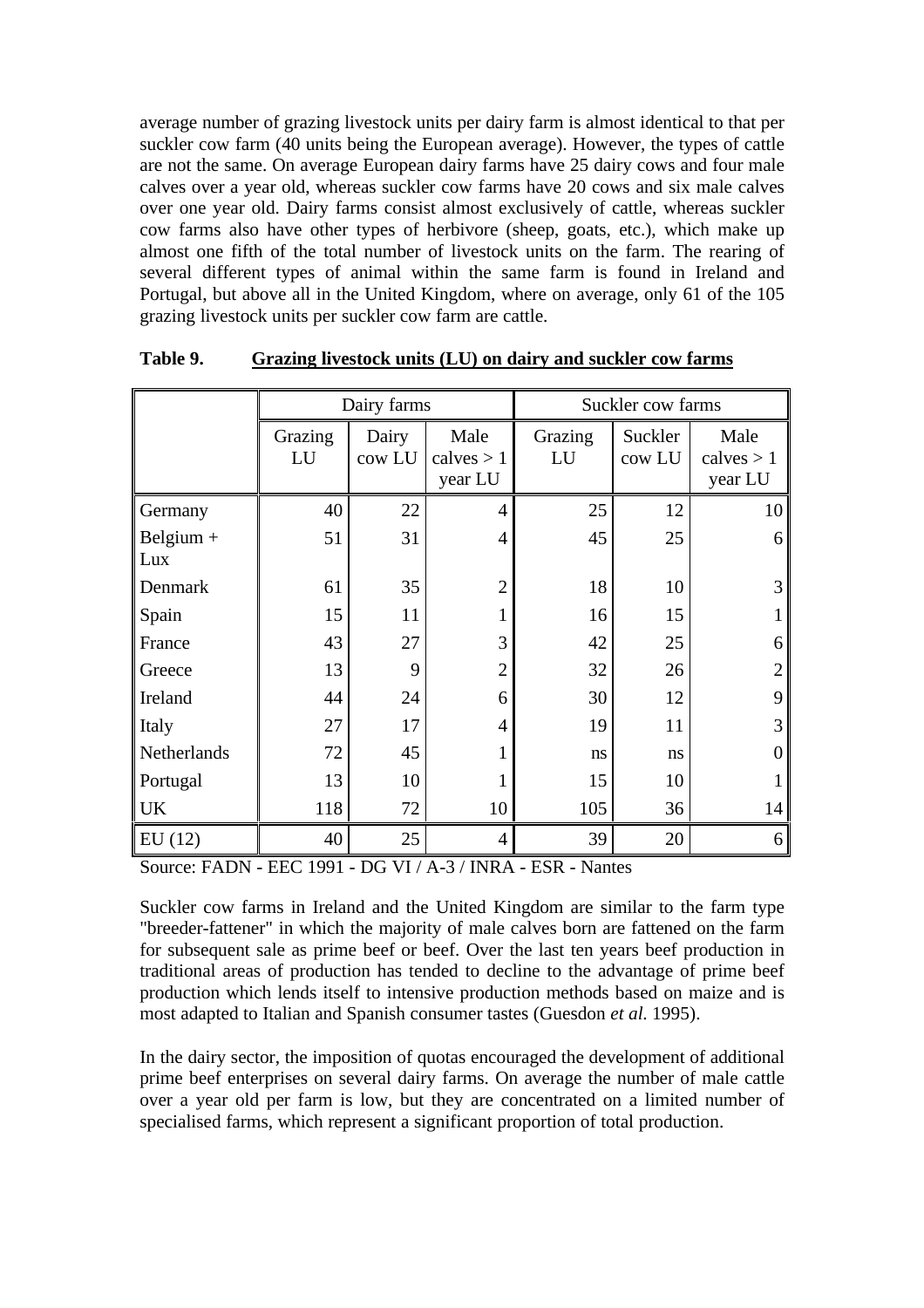## *The economic performance of dairy and suckler cow farms*

The economic performance of farms is closely linked to the scale of production. The difference in standard gross margin between dairy and suckler cow systems is expressed as a difference in gross income.

## *Total gross income on dairy and suckler cow farms*

Table 10 shows the gross income of dairy and suckler cow farms, alongside the proportion of gross income which is attributable to cattle production, which can be interpreted as a measure of specialisation.

The average total gross income of dairy farms in the whole of the European Union is 70 000 ECUs. This amount is significantly greater than that of suckler cow farms (42 000 ECUs).

In the United Kingdom, dairy farms have a total gross income significantly above that in other Member States (178 000 ECUs as opposed to 72 000 ECUs in France and Germany). This average is considerably above that achieved by suckler cow farms (77 000 ECUs), which nevertheless have of an almost equivalent number of cattle and nearly twice as much agricultural land.

In every country dairy farms make more intensive use of land. On the same area of land they produce a product worth at least twice that of suckler cow farms.

Similarly, the degree of cattle specialisation on dairy farms is greater than that on suckler cow farms and the ratio of gross income from livestock to total gross income is 71% and 38% respectively. This difference in the level of specialisation is observed in every country. It has two main origins, firstly, a significant part of the gross income from livestock on dairy farms results from the sale of milk (a European average of 77%) and secondly suckler cow farms grow larger areas of commercial cereals.

In certain countries like Ireland and Spain, suckler cow farms are highly specialised (gross income from livestock represents more than two thirds of total gross income). On British farms the high proportion of sheep in the total number of grazing livestock units limits specialisation in the cattle enterprise (32%). An analysis of how farms in different countries are divided on the basis of three categories of specialisation (Table 11) shows that, when average values are disregarded, very large differences between farms do exist in the proportion of total income attributable to cattle products.

European suckler cow farms can be divided equally between the three categories of specialisation, underlining the fact that on very many farms cattle production remains a secondary activity, in particular in Germany, France and Italy. In every country (except Greece, where there is little cattle production) dairy farms specialise to a greater extent in cattle production. On nearly two thirds of dairy farms the ratio of gross income from livestock and total gross income is over 66%. This is a characteristic, which has been accentuated, principally in France, by policies aimed at encouraging the closure of small dairy farms, following the establishment of milk quotas.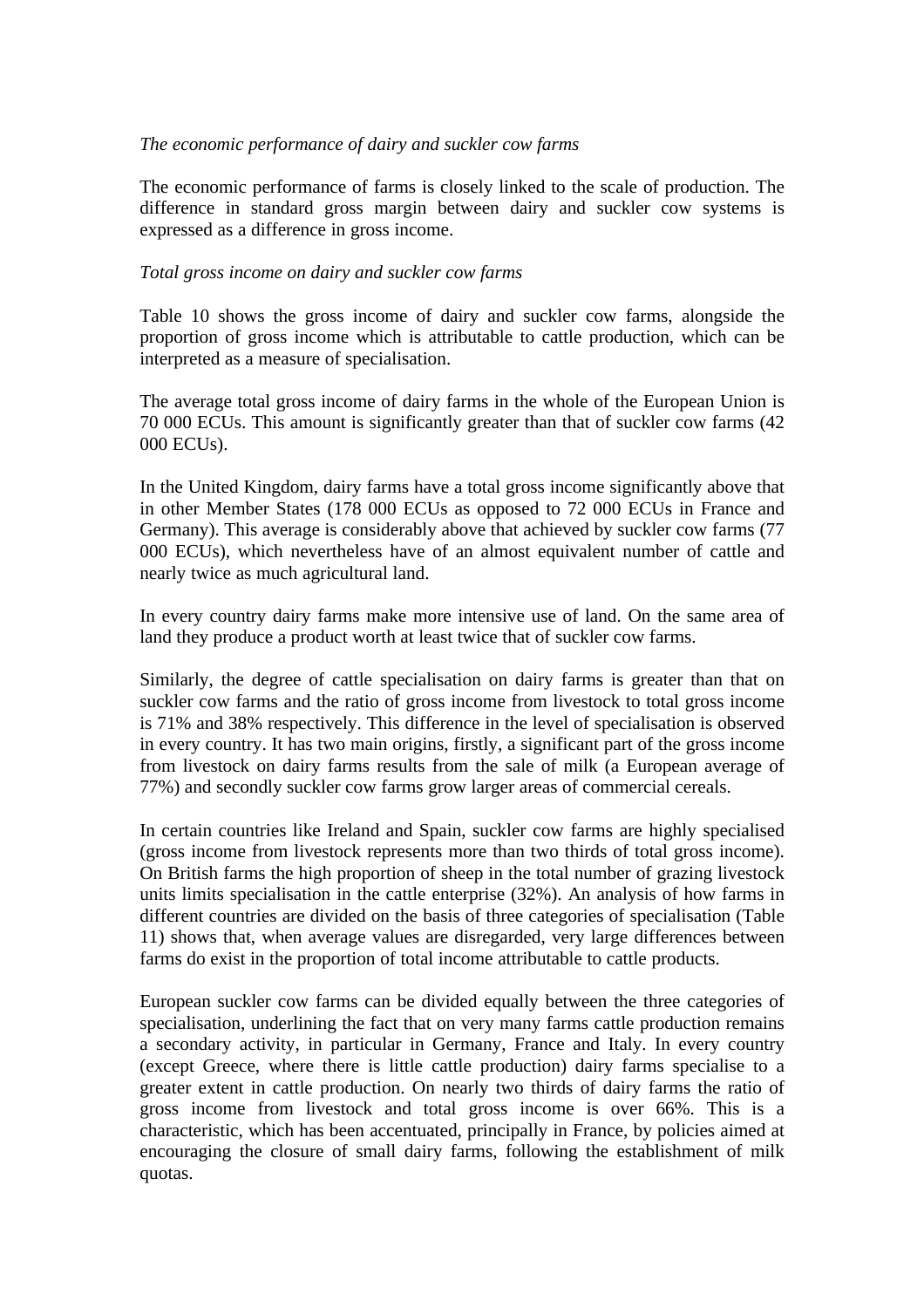|                 |                 | Dairy farms      |            | Suckler cow farms |                  |            |
|-----------------|-----------------|------------------|------------|-------------------|------------------|------------|
|                 | <b>GI</b> Total | <b>GI</b> Cattle | GI Cattle/ | <b>GI</b> Total   | <b>GI</b> Cattle | GI Cattle/ |
|                 | (1000)          | (1000)           | Total      | (1000)            | (1000)           | Total      |
|                 | ECUS)           | ECUS)            | GI         | ECUS)             | ECUS)            | GI         |
|                 |                 |                  | (% )       |                   |                  | (% )       |
| Germany         | 72              | 47               | 65 %       | 59                | 15               | 26 %       |
| $Belgium + Lux$ | 87              | 58               | 66 %       | 80                | 29               | 36 %       |
| Denmark         | 114             | 88               | 78 %       | 58                | 10               | 17 %       |
| Spain           | 24              | 18               | 74 %       | 14                | 9                | 64 %       |
| France          | 72              | 49               | 68 %       | 54                | 21               | 38 %       |
| Greece          | 25              | 14               | 56 %       | 19                | 12               | 60 %       |
| Ireland         | 40              | 35               | 88 %       | 13                | 9                | 69 %       |
| Italy           | 64              | 42               | 66 %       | 33                | 12               | 38 %       |
| Netherlands     | 127             | 112              | 72 %       | ns                | ns               | ns         |
| Portugal        | 19              | 14               | 72 %       | 12                | $\overline{4}$   | 32 %       |
| <b>UK</b>       | 178             | 134              | 75 %       | 77                | 25               | 32 %       |
| EU(12)          | 70              | 50               | 71 %       | 42                | 16               | 38 %       |

**Table 10. Gross income (GI) and degree of specialisation in the cattle sector**

Source: FADN - EEC 1991 - DG VI / A-3 / INRA - ESR - Nantes

| Table 11. | Percentage of farms showing significant degree of specialisation   |
|-----------|--------------------------------------------------------------------|
|           | (defined as the percentage of total gross income (GI) attributable |
|           | to cattle production)                                              |

|                 |                | Dairy farms          |      | Suckler cow farms    |           |      |  |
|-----------------|----------------|----------------------|------|----------------------|-----------|------|--|
|                 |                | Cattle GI / Total GI |      | Cattle GI / Total GI |           |      |  |
|                 | $33 \% <$      | 33 à 66 %            | >66% | $33 \% <$            | 33 à 66 % | >66% |  |
| Germany         | 7              | 35                   | 58   | 59                   | 33        | 8    |  |
| $Belgium + Lux$ | 8              | 29                   | 63   | 37                   | 33        | 30   |  |
| Denmark         |                | 21                   | 78   | 71                   | 20        | 9    |  |
| Spain           |                | 28                   | 71   | 10                   | 41        | 49   |  |
| France          | 6              | 25                   | 69   | 40                   | 28        | 31   |  |
| Greece          | 16             | 54                   | 30   | 19                   | 31        | 50   |  |
| Ireland         |                | 10                   | 89   | 14                   | 21        | 65   |  |
| Italy           | 8              | 45                   | 47   | 38                   | 47        | 14   |  |
| Netherlands     | $\overline{4}$ | 17                   | 79   | ns                   | ns        | ns   |  |
| Portugal        | 6              | 31                   | 63   | 50                   | 24        | 26   |  |
| <b>UK</b>       | 3              | 8                    | 89   | 34                   | 37        | 29   |  |
| EU(12)          | 6              | 30                   | 64   | 34                   | 32        | 34   |  |

Source: FADN - EEC 1991 - DG VI / A-3 / INRA - ESR - Nantes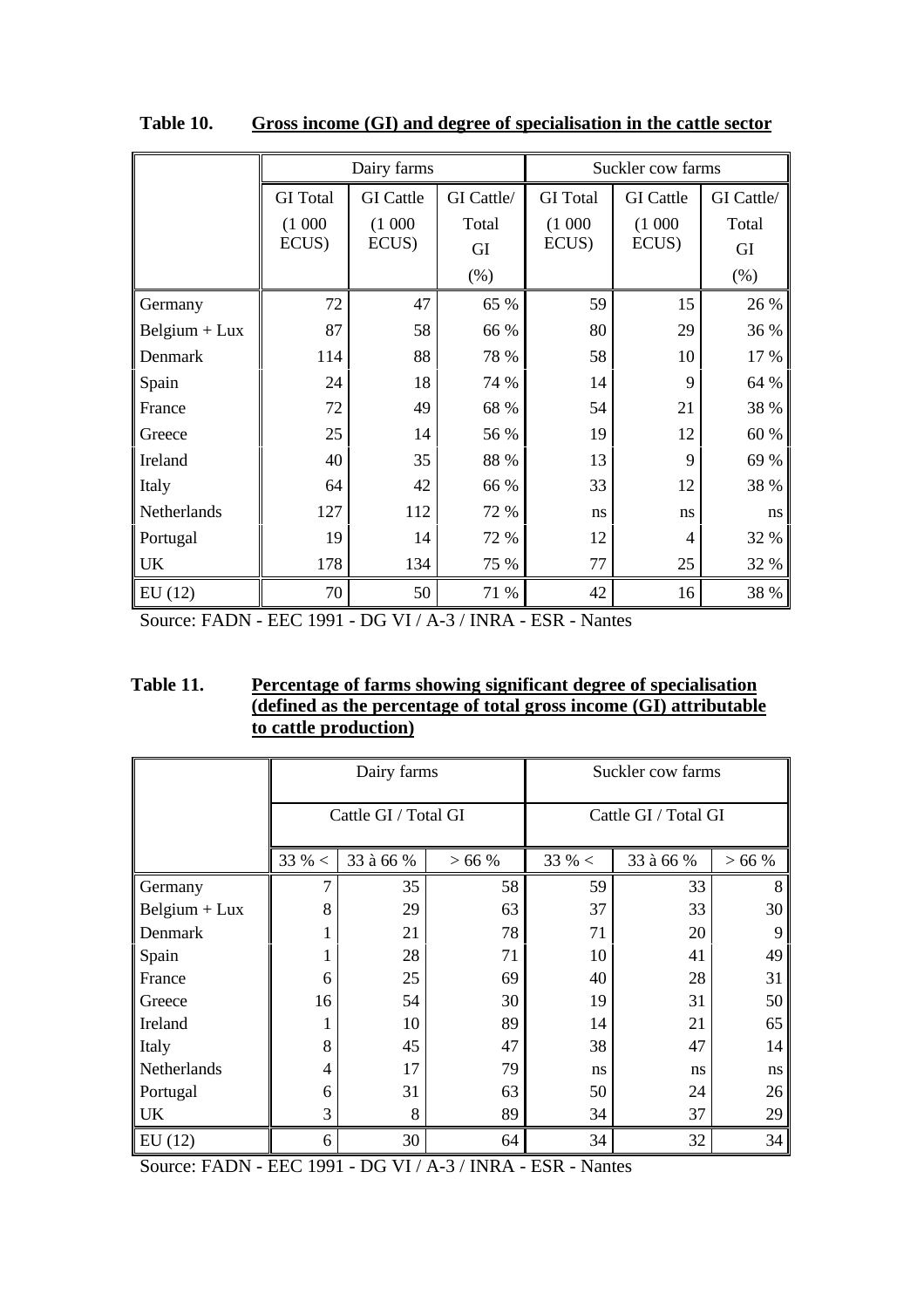# *Dependence on direct subsidies*

On average, the amount of direct aid per farm in the European Community is nearly three times greater for suckler cow farms than for dairy farms (Table 12). This phenomenon, which is found in every country with the exception of Denmark, where the suckler cow sector is very limited, is a result of the different support mechanisms applied to the two sectors in the Community. Even before CAP reform the suckler cow sector benefited from direct support in the form of suckler cow and beef special premiums. By contrast, dairy farmers do not benefit greatly from direct aid, most of their support being in the form of market price support and milk quotas. In addition, being largely concentrated in geographically disadvantaged areas, suckler cow farmers also receive a proportionally larger share of the public funds specifically allocated to compensate for the disadvantages of these less favoured locations (Hill Livestock Compensatory Allowance).

|                    | Dairy farms   |                        |                                    |                                                              |               | Suckler cow farms      |                                    |                                                              |  |
|--------------------|---------------|------------------------|------------------------------------|--------------------------------------------------------------|---------------|------------------------|------------------------------------|--------------------------------------------------------------|--|
|                    | ECUs/<br>farm | ECUs/<br>grazing<br>LU | ECUs/<br>agricultural<br>area (ha) | <b>Subsidies</b><br>as<br>percentage<br>of pre-tax<br>income | ECUs/<br>farm | ECUs/<br>grazing<br>LU | ECUs/<br>agricultural<br>area (ha) | <b>Subsidies</b><br>as<br>percentage<br>of pre-tax<br>income |  |
| Germany            | 3 10 2        | 77                     | 99                                 | 23                                                           | 6 4 0 6       | 253                    | 178                                | 102                                                          |  |
| Belgium $+$<br>Lux | 1886          | 37                     | 67                                 | $\overline{7}$                                               | 2 7 0 3       | 60                     | 80                                 | 14                                                           |  |
| Denmark            | 1873          | 31                     | 46                                 | 13                                                           | 1745          | 95                     | 54                                 | ns                                                           |  |
| Spain              | 167           | 11                     | 15                                 | $\overline{2}$                                               | 666           | 41                     | 35                                 | 10                                                           |  |
| France             | 2 3 8 9       | 55                     | 57                                 | 15                                                           | 6 1 0 5       | 145                    | 113                                | 53                                                           |  |
| Greece             | 1 0 8 3       | 80                     | 123                                | 8                                                            | 3 4 6 1       | 107                    | 493                                | $28\,$                                                       |  |
| Ireland            | 1535          | 35                     | 51                                 | 13                                                           | 3 6 6 3       | 120                    | 104                                | 90                                                           |  |
| Italy              | 789           | 29                     | 44                                 | 3                                                            | 1 3 7 3       | 73                     | 48                                 | 11                                                           |  |
| Netherlands        | 467           | $\overline{7}$         | 16                                 | 1                                                            | ns            | ns                     | ns                                 | ns                                                           |  |
| Portugal           | 1 3 1 5       | 99                     | 112                                | 117                                                          | 2 7 5 0       | 178                    | 69                                 | 74                                                           |  |
| <b>UK</b>          | 4 2 6 2       | 36                     | 52                                 | 26                                                           | 16 860        | 160                    | 110                                | 152                                                          |  |
| EU(12)             | 1928          | 47                     | 64                                 | 23                                                           | 5 4 1 6       | 137                    | 102                                | 59                                                           |  |

**Table 12. Direct Subsidies**

Source: FADN - EEC 1991 - DG VI / A-3 / INRA - ESR - Nantes

On average the amount of direct aid paid per farm varies considerably between Member States. This variation is principally a result of the size of suckler cow herd, degree of specialisation in cattle production, and for dairy farms, their economic situation in the reference year 1991. In the United Kingdom very large suckler cow herds (105 grazing livestock units) mean that on average the amount of direct aid paid per suckler cow farm (16 860 ECUs) is more than three times the European average and corresponds to the total gross income of Italian or Danish suckler cow farms.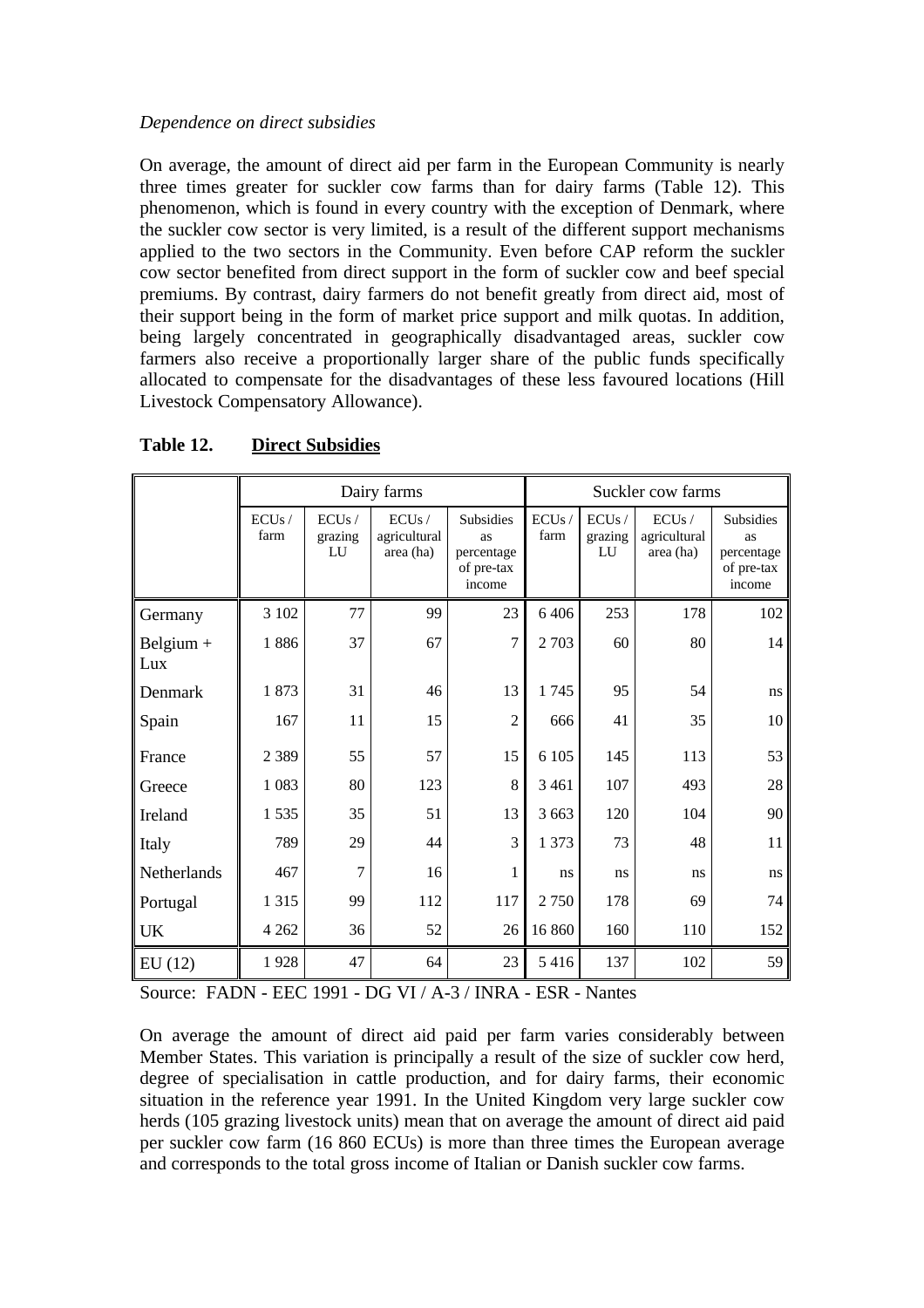At Community level farm subsidies, which have been greatly increased since the implementation of CAP Reform in 1992, represent 59% of the current pre-tax income on suckler cow farms and 23% for dairy farms. This significant figure, which is also the result of weak beef prices and 1991 incomes, underlines the huge degree to which suckler cow farms are dependent on public funds. Direct aid is more than the income on British and German suckler cow farms, 90% of the income on Irish farms and 50% of the income on French farms. In the dairy sector, dependence on direct aid is much less pronounced with direct aid representing less than a quarter of farm incomes in every country, except Portugal where profitability is very low.

The amount of direct aid per grazing livestock unit or per hectare of agricultural land is greater for suckler cow farms. However, taking into account a 15-20% indirect support of milk prices, the amounts of aid for both suckler cow and dairy farms are almost equivalent. For suckler cow farms, the amount of direct aid per grazing livestock unit is high in Germany, the United Kingdom and France. The reason for this is the greater proportion of suckler cows and sheep in the livestock sector and more importantly the payment of national direct aid, in addition to European support, intended to compensate for geographical or climatic disadvantages (Lherm *et al* 1994). On a per hectare basis, direct aid remains of less value to both suckler cow farmers and dairy farmers in Italy and Spain. These differences in direct aid are related to differences in the economic performance of cattle farms between Member States.

## *The economic efficiency of dairy and suckler cow farms*

A comparison of dairy and suckler cow farms based on farm gross margin (18 000 ECUs per suckler cow farm and 29 000 ECUs per dairy farm) gives a similar result to that of a comparison based on added value. However, it is important to point out that these differences are narrowing in the majority of countries and in particular the United Kingdom, where salary costs in the dairy industry are high. On suckler cow farms gross farm margin is greater than gross value added as a result of subsidies (hill livestock compensatory allowances, suckler cow premiums and beef special premiums) and the limited use of external labour. The considerable increase in direct payments envisaged as part of CAP Reform will, however, contribute to accentuating significantly the difference between farm gross margin and value added in the beef sector.

On average, efficiency (value added / total gross income) of production in the Community (42%) is the same for suckler cow and dairy farms (Table 13). Nevertheless, when looking at the main producer countries it becomes clear that suckler cows farms are more efficient. This enables them to make up for part of the differential in production potential with their dairy enterprises. As a result the average efficiency level of enterprises in France is on average 38% in the dairy sector and 41% in the suckler cow sector and in Spain, 40% and 53% respectively.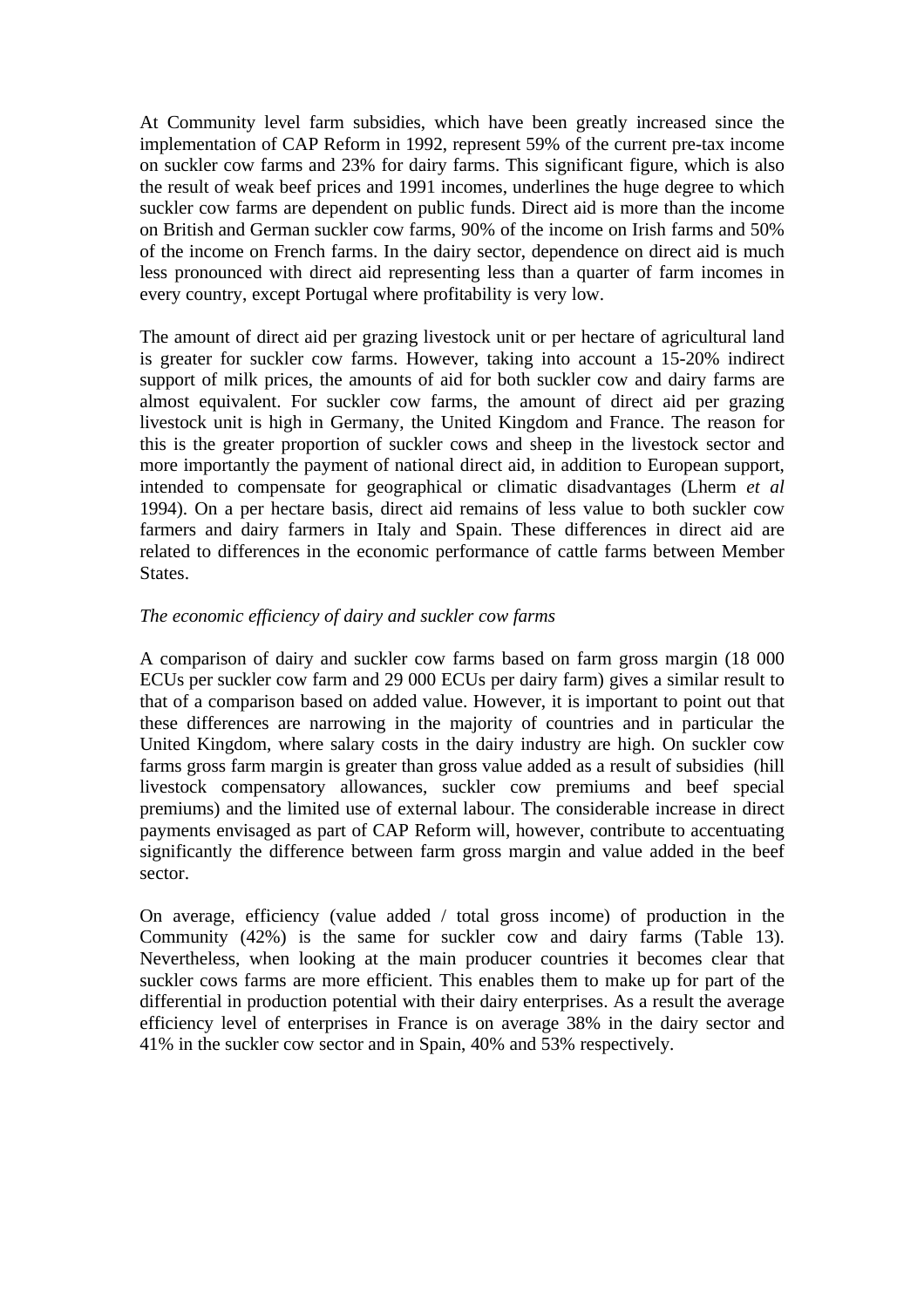|                 | Dairy farms             |                 |                           |         | Suckler cow farms       |                               |                           |         |
|-----------------|-------------------------|-----------------|---------------------------|---------|-------------------------|-------------------------------|---------------------------|---------|
|                 | Gross<br>value<br>added | Gross<br>income | Total<br>gross<br>income/ | Revenue | Gross<br>value<br>added | Gross<br>income<br><b>EBE</b> | Gross<br>income<br>EBE/PB | Revenue |
|                 |                         |                 | gross<br>product<br>(% )  |         |                         |                               | (% )                      |         |
| Germany         | 30                      | 28              | 39                        | 13      | 20                      | 21                            | 35                        | 6       |
| $Belgium + Lux$ | 43                      | 41              | 47                        | 28      | 32                      | 30                            | 38                        | 19      |
| Denmark         | 49                      | 41              | 36                        | 14      | 18                      | 16                            | 28                        | - 4     |
| Spain           | 10                      | 10              | 40                        | 8       | 7                       | 8                             | 53                        | 6       |
| France          | 31                      | 28              | 38                        | 16      | 22                      | 22                            | 41                        | 11      |
| Greece          | 12                      | 15              | 61                        | 13      | 11                      | 14                            | 71                        | 12      |
| Ireland         | 18                      | 17              | 44                        | 12      | $\overline{4}$          | 6                             | 49                        | 4       |
| Italy           | 32                      | 30              | 47                        | 24      | 17                      | 17                            | 51                        | 12      |
| Netherlands     | 72                      | 66              | 52                        | 36      | ns                      | ns                            | ns                        | ns      |
| Portugal        | 8                       | 8               | 39                        | 5       | 5                       | 6                             | 48                        | 4       |
| <b>UK</b>       | 82                      | 63              | 35                        | 35      | 26                      | 29                            | 39                        | 11      |
| EU(12)          | 32                      | 29              | 42                        | 17      | 17                      | 18                            | 42                        | 9       |

## **Table 13. Added value, total gross income, efficiency of production and income**

Source: FADN - EEC 1991 - DG VI / A-3 / INRA - ESR - Nantes

Having a gross margin of more than half their gross product, Dutch dairy farms are characterised by a high level of production efficiency. On average they market 250 000 litres of milk a year and in addition have the highest average yield per cow in Europe (6 400kg per cow in 1993). If there were to be a reduction in milk prices, these Dutch farms would be less vulnerable than farms in Denmark or the United Kingdom. As producers, British farms are peculiar in occupying first place in Europe with an average quota of 35 000 litres and having the lowest ratio of gross margin to gross product (35%) as a result of the high proportion of salaried labour.

In every country of the European Union, suckler cow farms had an average income significantly below that of dairy farms in 1991. Apart from obvious differences in economic scale, suckler cow farms do not succeed in making up for this handicap by greater efficiency or by a lesser degree of dependence in terms of repayments and financial charges.

A comparative analysis of structural characteristics and economic performance reveals the main differences between dairy and suckler cow farms within the European Community (Institut de LÉlevage 1994) . In terms of geographical location, dairy farms are much more heavily concentrated in populated areas, where production is intensive. Suckler cow farms, of which more than one in three is situated in France, are more often found in areas of sparse population, where agricultural potential is limited. In all the main producer countries, suckler cow farms are on average less intensive, less specialised, less profitable and have less cattle then dairy farms. On the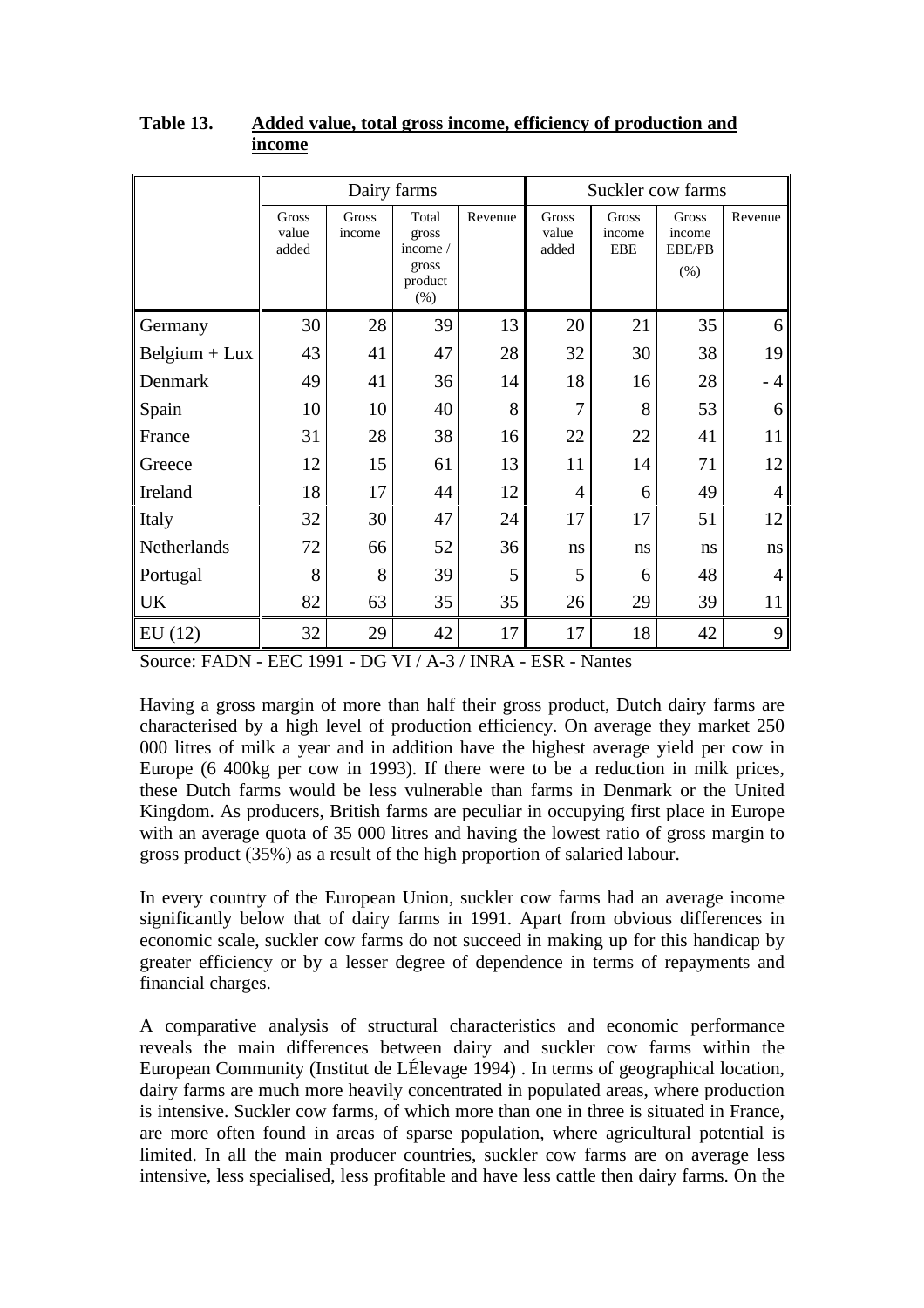other hand they do have a larger area of agricultural land, a larger area of fodder area and are more dependent on direct subsidies.

## **Conclusion**

This comparative study of European cattle farms demonstrates the usefulness of the Farm Accounts Data Network in assessing the impact of the Common Agricultural Policy. The use of an indicator of how intensively fodder area is used enables the number of intensive and extensive farms within each country to be identified and sheds some light on the relationship between a farm's stocking rate and its economic performance. The typology of cattle farms, which identifies four types of production (dairy, suckler cow, mixed and beef fattening) and takes into consideration the entire cattle sector and not just the main types of production, has proved itself both effective and appropriate.

This analysis highlights the very great diversity of farms in terms of economic scale, production techniques and levels of intensification (Bourgeois 1995). Whereas dairy farms are more heavily concentrated in areas of intensive production, suckler cow farms are situated in areas of sparse population where the agricultural potential is limited (Colson and Chatellier 1997). In every country less specialised suckler cow farms are smaller in economic scale and less profitable than dairy farms. On the other hand they do have a larger area of agricultural land and fodder area and are more dependent on direct subsidies. In the countries of northern Europe the economic size, cost of labour and return on capital all increase as production intensifies. In southern European countries farms are small and area of fodder area limited and therefore the effect of intensification on income is much less apparent.

In every country cattle farming plays an important role in land use, especially in geographically disadvantaged, areas. In order to compensate for the disadvantages of these areas, targeted support measures, such as the Hill Livestock Compensatory Allowance have been implemented. With the introduction of milk quotas, the European Union sought to protect countries and areas most vulnerable to market adjustment. At the time of the 1992 CAP Reform decisions were taken aimed at strengthening the most extensive beef farms by means of a differentiated premium. On the other hand the allocation of compensatory aid for the cultivation of maize silage has had the effect of reinforcing "autonomous" fodder crop enterprises and also of creating a differential in public support in favour of very intensive farmers and users of maize silage (Colson *et al* 1997). At the beginning of a new CAP Reform (Agenda 2000), which will again increase the economic dependence of cattle farms with regard to direct subsidies (Colson *et al* 1997), a discussion of the justification of subsidies and the way in which they are allocated is called for. Nevertheless, the future of extensive cattle farms, in the dairy sector as well as in the suckler cow sector, will depend just as much on the development of milk and beef prices.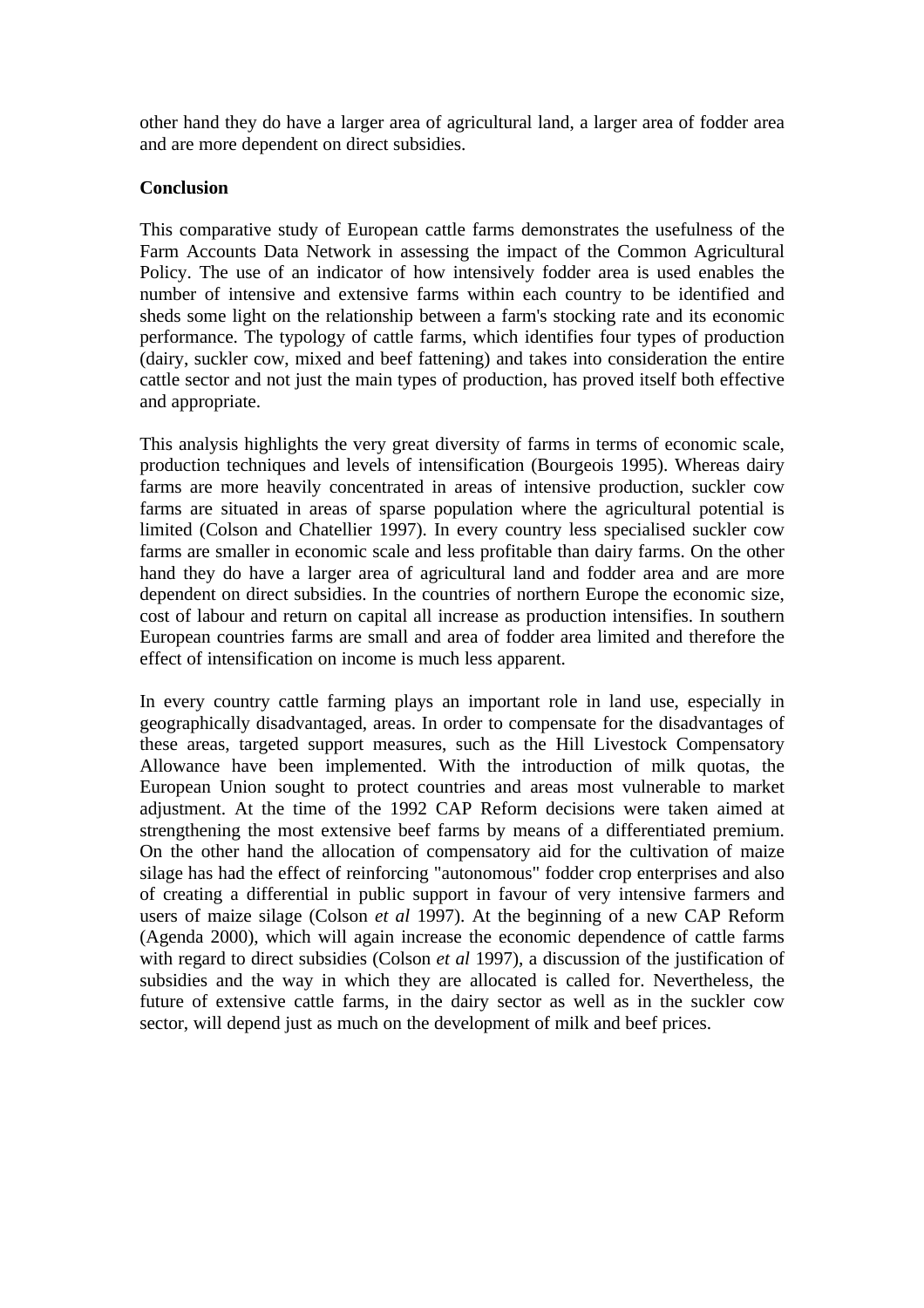## **References**

Berranger C., 1991. Extensification, l'évolution des réflexions : les acquis et les problèmes, séminaire "extensification", Dijon, 23 - 24 October 1990, pp 10-18.

Bourgeois L., 1995. Le RICA Une meilleure connaissance sur la diversité des exploitations agricoles. Chambres d'Agriculture n°831, Paris, March, 2-4.

Butault J. P., Cyncynatus M., 1991. Coût de production et compétitivité des agricultures européennes. Actes et Communications n°5, Paris, INRA - INSEE, 4 July, 247.

Careas D., 1995. Les résultats des exploitations agricoles françaises en 1993: comparaison avec les autres pays de la CEE. Chambres d'Agriculture n°831, Paris, March, 4-10.

Cavailhès J., 1993. Entre réforme de la PAC et entretien du territoire : quelles perspectives économiques pour les systèmes d'élevage bovin extensifs? INRA Productions animales, December, 366-374.

Chatellier V., Colson F., Arnaud F., Guesdon J.C., Kempf M., Legendre J., Perrot C., 1997. La diversité des systèmes d'élevage bovin en France et leur contribution à la production de viande bovine. In INRA Productions animales 10, 227-240.

Colson F., Chatellier V., 1996. Les exploitations bovines françaises sont parmi les plus extensives de l'Union Européenne. INRA Productions animales 9 (4), October, 273-284.

Colson F., Chatellier V., 1997. L'agriculture des pays membres de l'Union Européenne à la veille de la réforme de la PAC. Notes et Etudes économique n°5, MAPA-Paris, September, 53-99.

Colson F., Chatellier V., Boyer P., 1995. Les exploitations d'élevage bovins-viande au début de la nouvelle PAC. Actes et Communications n°13, December, 15.

Colson F. , Jacquet F., Ridier A. 1997. Aides directes et extensification de la production, modélisation des effets d'un découplage des aides sur des exploitations bovines en Pays de la Loire. Economie Rurale, p.15.

Colson F., Chatellier V., Ridier A. 1997. L'impact des propositions de réforme de la PAC (AGENDA 2000) sur les systèmes d'élevage bovin français. INRA -ONILAIT-OFIVAL, October, 52.

GEB Filières 1993 (No. 15) Institut de L'Élevage, Paris

Guesdon J. C., Chotteau P., Kempf M., 1995. Vaches d'Europe : Lait et viande, aspects économiques. Ed. économica "économie agricole et agro-alimentaire", Paris, p. 244.

Institut de L'Élevage, 1992. La viande bovine en Espagne : une production dépendante pour un marché spécifique. Le dossier du GEB n°200, January, Paris, 20.